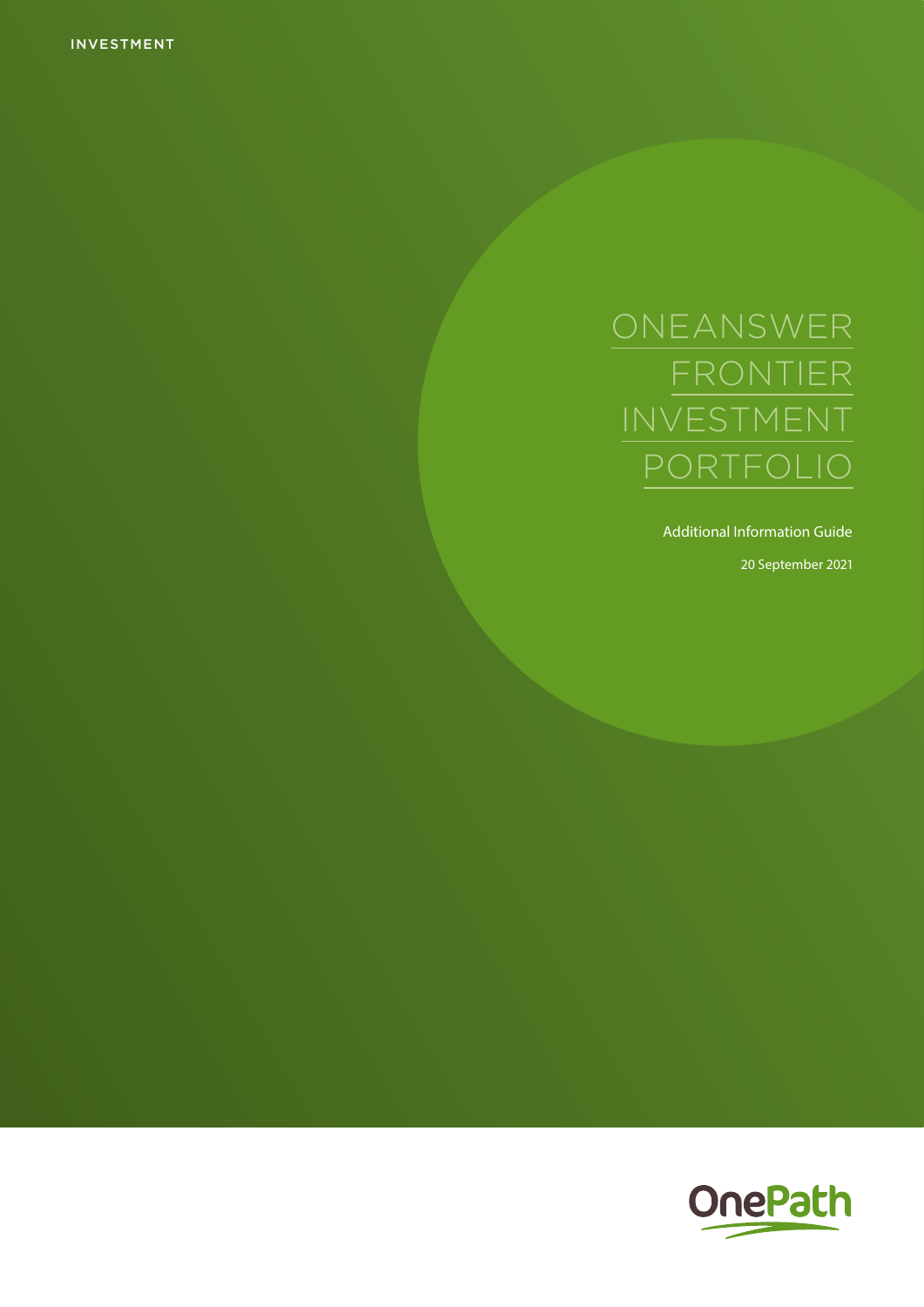### The purpose of this incorporated material is to give you more information and/or specific terms and conditions referred to in the Product Disclosure Statements (PDSs) dated 20 September 2021 for:

- 
- **•** OneAnswer Investment Portfolio (applicable only for OneAnswer Investment Portfolio and ANZ OneAnswer Investment Portfolio investors who joined before 1 July 2013. OneAnswer Investment Portfolio is closed to new investors)
- **•** OneAnswer Investment Portfolio//Select (applicable only for OneAnswer Investment Portfolio//Select and ANZ OneAnswer Investment

In this Guide 'OneAnswer', 'OneAnswer Investment Portfolio' and 'OneAnswer Frontier Investment Portfolio' refer collectively to each of

OnePath Funds Management Limited ABN 21 003 002 800 AFSL 238342 is the issuer of the PDSs and each of the products under them.

We recommend that you read this Guide together with the relevant parts of the appropriate PDS before making an investment decision. You can contact us on 133 665.

The information in this Guide forms part of each of the PDSs.

The PDSs and this Guide are publicly available at no charge by contacting your financial adviser, online at [onepath.com.au/superandinvestments-forms-and-brochures](http://onepath.com.au/superandinvestments-forms-and-brochures) or by contacting Customer Services.

This Guide contains general information only. It doesn't take into account your objectives, financial situation or needs. It shouldn't be used as a substitute for financial advice. You should read this Guide and the relevant PDS to assess whether the information is appropriate having regard to your objectives, financial situation and needs, and speak to a financial adviser before making an investment decision.

The terms 'investment fund' and 'investment option' are used interchangeably in this Guide.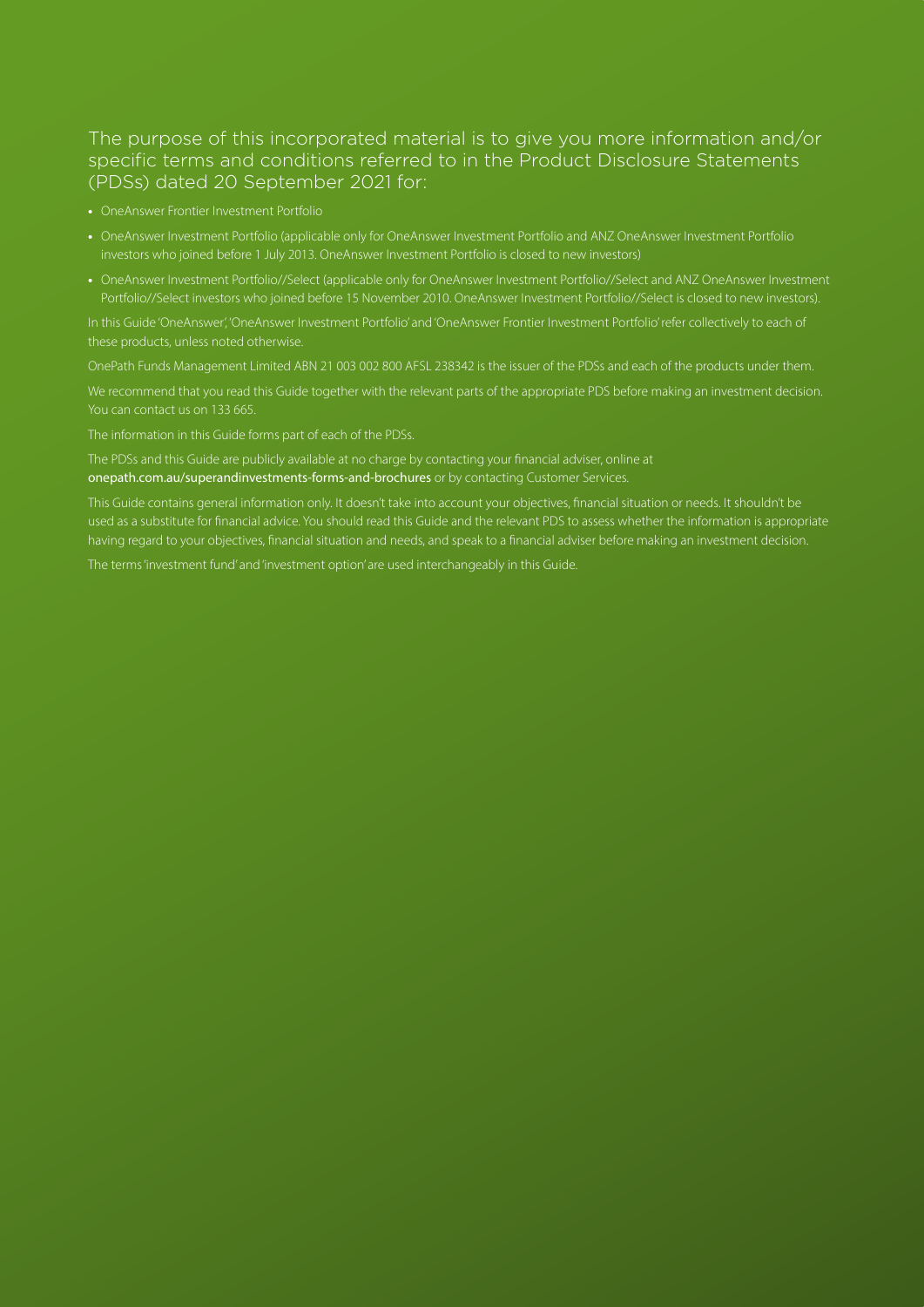# CONTENTS

## OneAnswer Frontier Investment Portfolio – Additional Information Guide

| <b>Section</b>                                                      | Page           |
|---------------------------------------------------------------------|----------------|
| How OneAnswer Frontier Investment Portfolio works                   | $\overline{4}$ |
| Additional investments                                              | 4              |
| Regular Investment Plan                                             | 5              |
| Dollar Cost Averaging (OneAnswer Frontier only)                     | 5              |
| Auto-Rebalancing                                                    | 6              |
| Distribution payments                                               |                |
| Receiving a regular payment from your investment                    |                |
| Withdrawing from your investment                                    | 8              |
| Investment switches                                                 | 9              |
| Other information you need to know                                  | 10             |
| Tax Information                                                     | 10             |
| Goods and Services Tax (GST)                                        | 11             |
| Tax file number (TFN) or Australian Business Number (ABN)           | 11             |
| Social security                                                     | 11             |
| Anti-money laundering and counter-terrorism legislation             | 11             |
| How can we help?                                                    | 11             |
| Further Help - the Australian Financial Complaints Authority (AFCA) | 11             |
| Direct Debit Request Service Agreement                              | 12             |
| Registered managed investment schemes                               | 13             |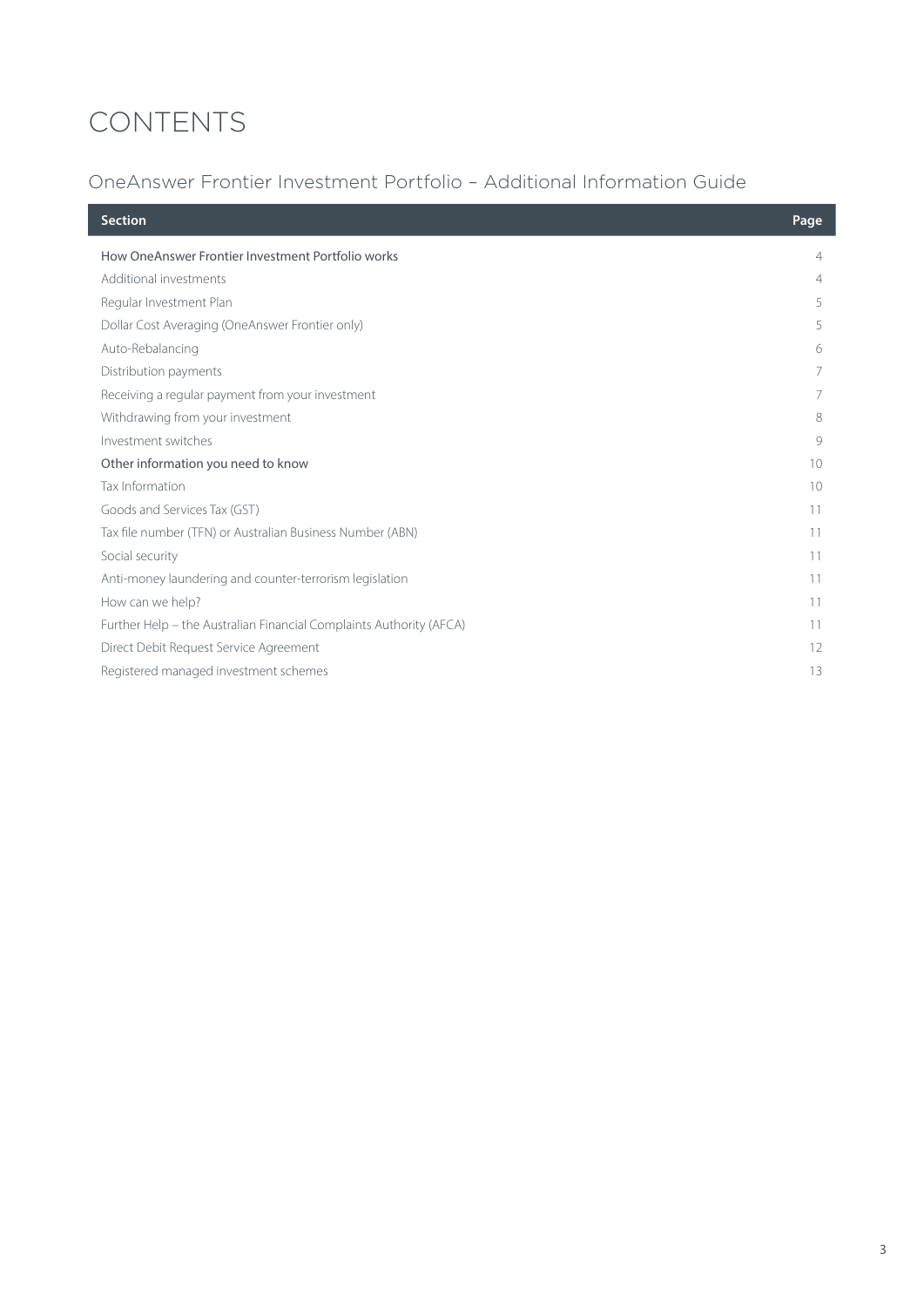## <span id="page-3-0"></span>HOW ONEANSWER FRONTIER INVESTMENT PORTFOLIO WORKS

### Additional investments

You can make an additional investment by:

- **•** Bpay® or through internet banking using direct credit (EFT) except for additional investments to ANZ Term Deposits
- **•** a one-off direct debit by completing an Additional Investment request online via Account Access at [onepath.com.au](http://onepath.com.au)
- **•** cheque by completing an Additional Investment request online via Account Access at [onepath.com.au](http://onepath.com.au) making the cheque payable to OnePath Funds Management Limited.

You can obtain an Additional Investment Form from your financial adviser, online at [onepath.com.au/superandinvestments-forms](http://onepath.com.au/superandinvestments-forms-and-brochures)[and-brochures](http://onepath.com.au/superandinvestments-forms-and-brochures) or by contacting Customer Services.

To make additional investments using Bpay® or EFT, you'll need to quote reference and account numbers specific to your investment. These details were included in the confirmation of investment sent to you after your initial investment.

Where you don't nominate an investment option(s) for your additional investment, or you make an investment via Bpay® or direct credit, we'll allocate your additional investment to investment options according to your most recent instruction (excluding ANZ Term Deposits) or your Auto-Rebalance Plan (where you've selected this facility). To vary your future investment profile you will need to complete a Change of Details Form available from your financial adviser, from our website at [onepath.com.au/superandinvestments-forms-and-brochures](http://onepath.com.au/superandinvestments-forms-and-brochures) or by contacting Customer Services.

® Registered to BPAY Pty Ltd ABN 69 079 137 518.

#### **ANZ Term Deposits**

You can't add to an existing ANZ Term Deposit.

A new ANZ Term Deposit will be established each time you make an additional investment into ANZ Term Deposits. The new ANZ Term Deposit will be established with the interest rate current at the time of the investment, and a new maturity date.

The minimum investment into each ANZ Term Deposit is \$1,000.

Investments into an ANZ Term Deposit can only be made using an Additional Investment Form accompanied by a cheque or direct debit instructions.

#### **Terms and conditions – additional investments**

**•** Units are issued based on the terms of the PDS current at the time of each additional investment, and the investment fund constitution.#

You can obtain the latest PDS free of charge from your financial adviser, online at [onepath.com.au/superandinvestments](http://onepath.com.au/superandinvestments-forms-and-brochures)[forms-and-brochures](http://onepath.com.au/superandinvestments-forms-and-brochures) or by contacting Customer Services.

- **•** Your current account details are used to establish your investment in a new investment option, unless you provide a written request to vary these details.
- **•** Any action taken or request provided to us can't normally be varied or revoked.
- **•** If we comply with a transaction request made, or claimed to be made, in accordance with these terms and conditions, this will satisfy all our obligations. No claim can be made against us, even if the request was made without your knowledge and authority.

We reserve the right to cancel or vary these arrangements at any time without notice.

# Units are not issued for ANZ Term Deposits. See 'ANZ Term Deposits through OneAnswer' in the OneAnswer Investment Funds Guide.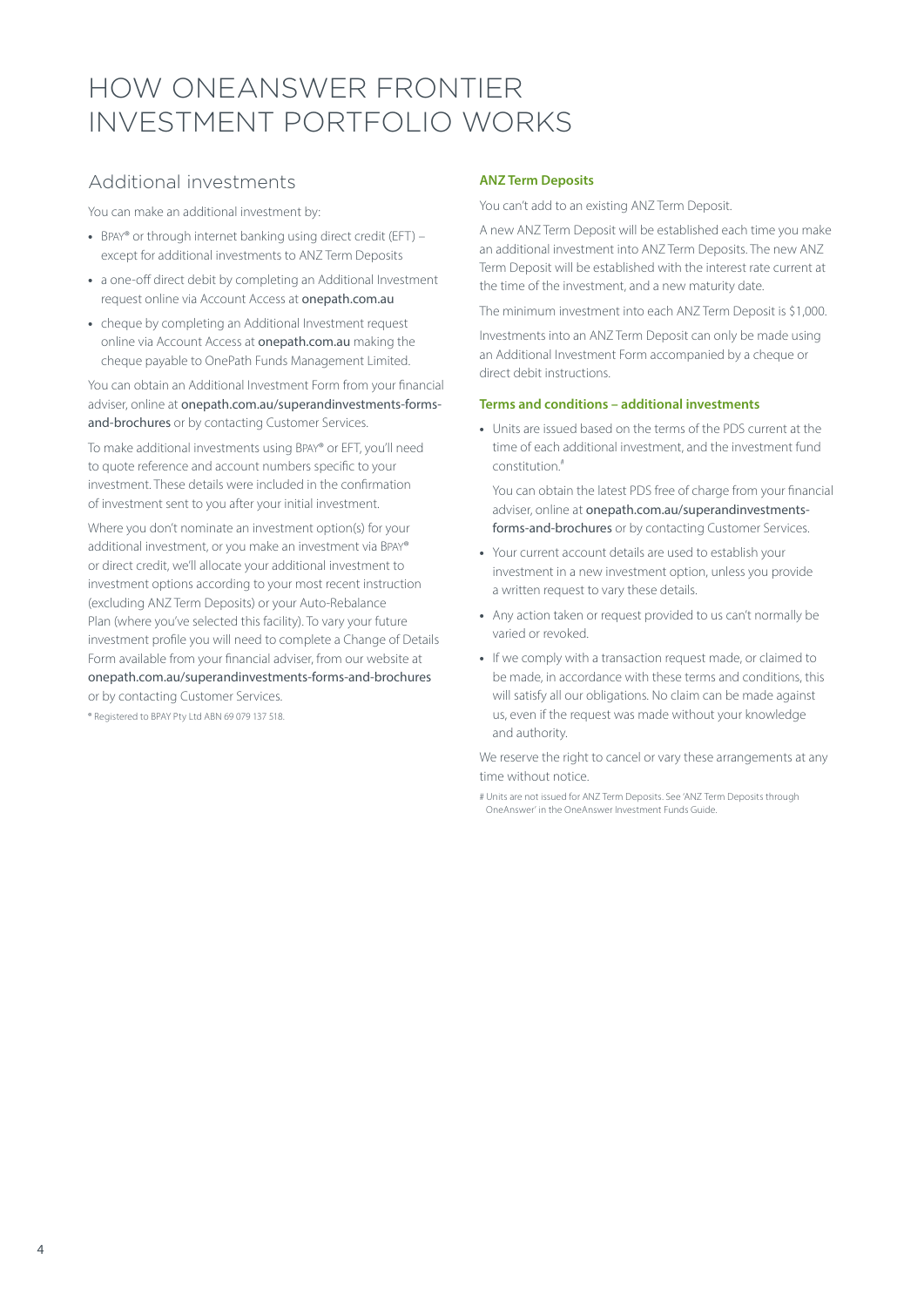### <span id="page-4-0"></span>Regular Investment Plan

A Regular Investment Plan allows you to make regular direct debit investments into your investment portfolio.

Regular investments are made on or around the 15th day of the month. Generally, your first regular investment will occur in the month following the receipt of your initial investment or receipt of your Regular Investment Plan/Regular Draw-down Plan Form.

You can defer, stop or alter your Regular Investment Plan at any time by writing to us at least two weeks before the next debit is due.

You can establish a Regular Investment Plan by completing either:

- **•** a Regular Investment Plan request online via Account Access at [onepath.com.au](http://onepath.com.au)
- **•** the direct debit section in the Application Form when making your initial investment (OneAnswer Frontier only)
- **•** a Regular Investment Plan/Regular Draw-down Plan Form at any time (we need five business days notice before your debit would be due).

You can't regularly invest into ANZ Term Deposits options. For additional terms and conditions see the [Direct Debit Request](#page-10-0)  [Service Agreement](#page-10-0) on page 11.

#### **What you need to know about – Regular Investment Plans**

**•** Units are issued based on the terms of the PDS current at the time of each regular investment, and the investment fund constitution.

You can obtain the latest PDS free of charge from your financial adviser, online at [onepath.com.au/superandinvestments](http://onepath.com.au/superandinvestments-forms-and-brochures)[forms-and-brochures](http://onepath.com.au/superandinvestments-forms-and-brochures) or by contacting Customer Services.

- **•** If we don't receive a payment because of insufficient funds in your nominated financial institution account, we'll contact you and ask if you wish to make the payment directly. Your financial institution may charge a fee for the attempted transaction.
- **•** For all investment options we have the right to recover any costs incurred in respect of any failed transaction. This amount doesn't currently exceed \$10 per investment, but may be varied in the future.
- **•** If payments aren't received for three consecutive months, we'll automatically cancel your Regular Investment Plan. We reserve the right to cancel your Regular Investment Plan at any time or to discontinue processing future investments from all or particular investors for any reason. If this occurs, units already issued won't be affected.

### Dollar Cost Averaging (OneAnswer Frontier only)

Dollar Cost Averaging may help to manage and spread the risk of investing. It aims to take the guesswork out of when to invest by allowing you to invest a set amount on a regular basis.

You can invest into any investment option and then nominate an amount to be switched into your target investment options on a monthly or quarterly basis. This facility isn't available for ANZ Term Deposits. Dollar cost averaging switches occur on the 22nd day of each month or the next Sydney business day.

To establish a Dollar Cost Averaging plan, you nominate the total amount to be switched each month or quarter and the amounts to be switched to each target investment option, as either a dollar or percentage amount.

A Dollar Cost Averaging plan can be established when you make your initial investment. It can also be cancelled or amended by completing a Change of Details request online via Account Access at [onepath.com.au](http://onepath.com.au)

If we receive your request to establish a Dollar Cost Averaging plan before the 17th of the month, your first dollar cost averaging switch can occur in that month. Alternatively, you can nominate a future month for your Dollar Cost Averaging plan to start. You can also nominate an end date for your Dollar Cost Averaging plan. If no end date is specified, your Dollar Cost Averaging plan will continue until there are insufficient funds to process a dollar cost averaging switch.

#### **What you need to know about – Dollar Cost Averaging Plans**

- **•** You can't use Dollar Cost Averaging to invest into or from ANZ Term Deposits.
- **•** Units are issued based on the terms of the PDS current at the time each switch is made, and the investment fund constitution.

You can access the latest PDS free of charge from your financial adviser, online at [onepath.com.au/superandinvestments](http://onepath.com.au/superandinvestments-forms-and-brochures)[forms-and-brochures](http://onepath.com.au/superandinvestments-forms-and-brochures) or by contacting Customer Services.

- **•** Currently, no fee is charged. However, any transaction costs for switching from one investment option to another will apply.
- **•** Other switches or withdrawals you make may affect the operation of your Dollar Cost Averaging plan.
- **•** You can cancel your Dollar Cost Averaging plan at any time by notifying us at least two weeks before your next dollar cost averaging switch.
- **•** We'll cancel your Dollar Cost Averaging plan automatically if there are insufficient funds available to process a dollar cost averaging switch or if you fully withdraw or switch out of your nominated dollar cost averaging investment option.
- **•** Dollar Cost Averaging can't be used in conjunction with Auto-Rebalancing or if you have a margin loan attached to your investment.
- **•** As switching is a withdrawal from one investment option and a new investment into another, you may realise a capital gain or loss.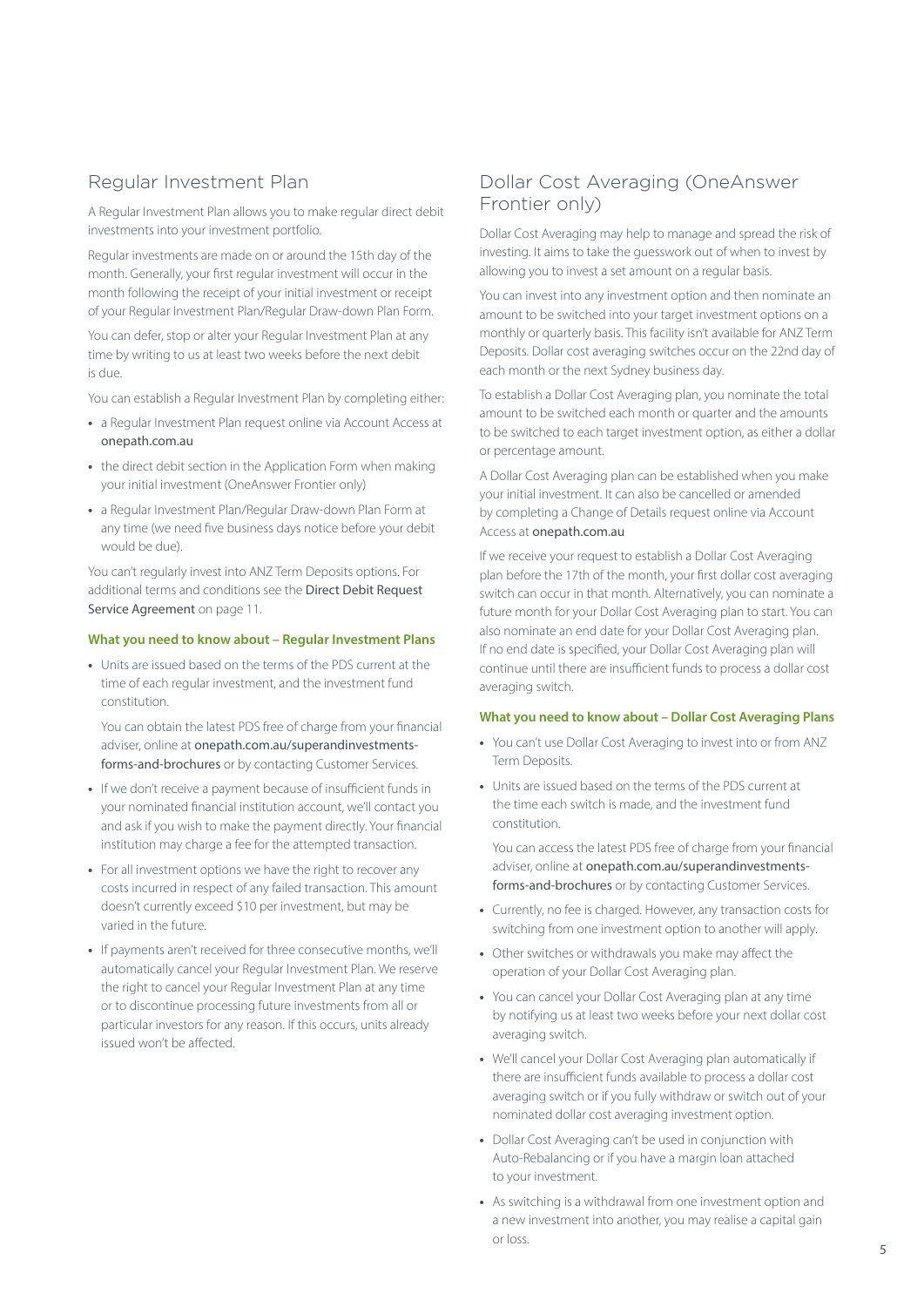### <span id="page-5-0"></span>Auto-Rebalancing

Auto-Rebalancing automatically rebalances your investment allocation back to your nominated investment profile. We recommend that you speak to your financial adviser before deciding on or changing your investment allocation.

Auto-Rebalancing works by switching units between investment options (excluding ANZ Term Deposits) to realign your investment allocation to your nominated investment profile. See [Investment switche](#page-8-0)s on page 9 for more information.

You can request, amend or cancel your Auto-Rebalancing online via Account Access at [onepath.com.au](http://onepath.com.au)

You may nominate a tolerance level to prevent a rebalance for significantly low amounts. If you don't nominate a tolerance level, auto-rebalances will only occur where the difference between your investment allocation and investment profile is greater than 5%.

For example: You initially invest 50% into Fund A and 50% into Fund B and want to maintain this investment allocation. Over time, unit price movements and transactions on your account change your investment allocation, so that Fund A is now 60% and Fund B is 40%. If you've chosen a tolerance level of 10% or less, the Auto-Rebalance Plan will automatically rebalance your portfolio, at the frequency you nominate, to your initial Fund A 50% and Fund B 50% investment allocation.

#### **Frequency of auto-rebalancing**

You can choose to auto-rebalance your investment either:

- **•** quarterly (22 February, 22 May, 22 August and 22 November)
- **•** half-yearly (22 May and 22 November)
- **•** yearly (22 May).

Auto-rebalancing occurs on these dates or on the next Sydney business day after all other transactions on your account have been processed.

You can request Auto-Rebalancing:

- **•** on your Application Form (OneAnswer Frontier only); or
- **•** by adding it later by completing the Auto-Rebalance section on the Switch Request Form. This form is available from your financial adviser, online at [onepath.com.au/](http://onepath.com.au/superandinvestments-forms-and-brochures) [superandinvestments-forms-and-brochures](http://onepath.com.au/superandinvestments-forms-and-brochures) or by contacting Customer Services.

#### **What you need to know about – Auto-Rebalancing**

**•** Units are issued based on the terms of the PDS current at the time each switch is made and the investment fund constitution.

You can obtain the latest PDS free of charge from your financial adviser, online at [onepath.com.au/superandinvestments](http://onepath.com.au/superandinvestments-forms-and-brochures)[forms-and-brochures](http://onepath.com.au/superandinvestments-forms-and-brochures) or by contacting Customer Services.

- **•** Currently, no fee is charged. However, any transaction costs on switching from one investment option to another will apply.
- **•** As switching is a withdrawal from one investment option and investment into a new fund, you may realise a capital gain or loss.
- **•** We'll cancel the Auto-Rebalancing for the whole of your investment if you fully withdraw from an investment option and invest in into a new investment option that is not part of your Auto-Rebalance instructions.
- **•** An Auto-Rebalance will take place only when your investment allocation differs from your nominated investment allocation by at least the selected tolerance level at the auto-rebalance date. The default tolerance level is 5%.

For example: If your nominated investment profile is to be invested in Fund A 50% and Fund B 50%, auto-rebalance is triggered when your investment in Fund A or Fund B is at least 5% higher or lower, i.e. Fund A 56% and Fund B 44%. Auto-Rebalancing will occur automatically at your nominated frequency, regardless of market performance.

- **•** You can amend or cancel Auto-Rebalancing by notifying us at least two weeks before the next auto-rebalance date. You can do this online by submitting a Switch request in Account Access at [onepath.com.au](http://onepath.com.au) or by mailing us a completed Switch form that can be downloaded from [onepath.com.au](http://onepath.com.au )
- **•** To cancel Auto-Rebalancing, simply complete a Change of Details Form.
- **•** Auto-Rebalancing is not available for ANZ Term Deposits. You can choose to use the facility excluding any ANZ Term Deposits you hold. This means that rebalancing will occur only amongst your other investment options.

If an interest payment is deposited into ANZ Cash Advantage fund (from ANZ Term Deposits) and you don't have ANZ Cash Advantage in your Auto-Rebalance profile, your Auto-Rebalancing will be suspended. To avoid this, you can switch or withdraw the interest from the ANZ Cash Advantage fund before the Auto-Rebalance date, or you can include ANZ Cash Advantage as part of your Auto-Rebalance profile.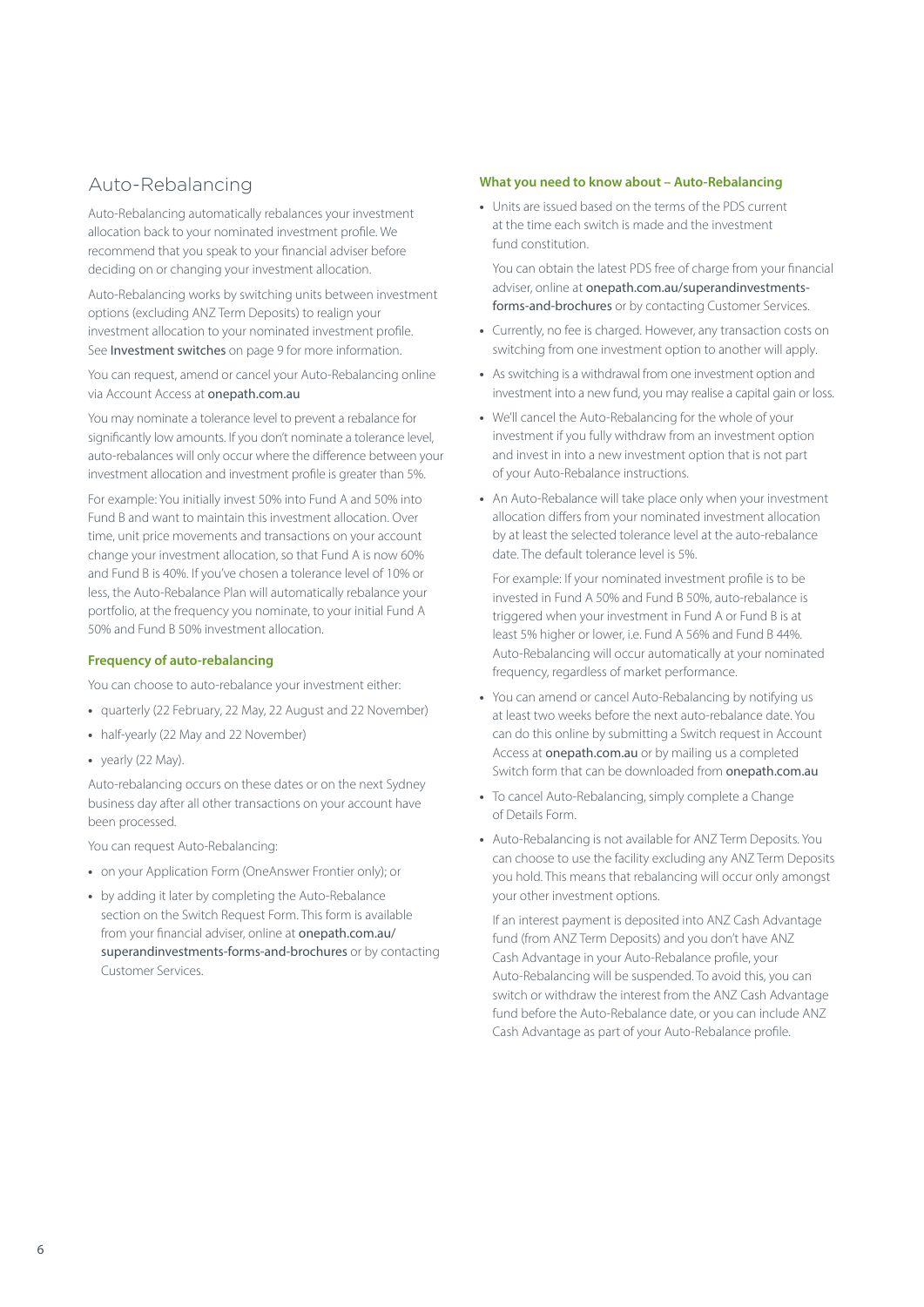### <span id="page-6-0"></span>Distribution payments

You can choose to have your distributions from each investment option (except ANZ Term Deposits), either:

- **•** reinvested as more units in that investment option, potentially growing your capital
- **•** paid as income into your nominated Australian financial institution account.

#### **ANZ Term Deposits**

Interest payments from ANZ Term Deposits are switched into the ANZ Cash Advantage fund.

#### **Other investment options**

If your distributions are reinvested, units are purchased in the investment option on the first Sydney business day of the new distribution period. Units are issued based on the terms of the PDS current at the time of each reinvestment, and the investment fund constitution.

You can obtain the latest PDS free of charge from your financial adviser, online at [onepath.com.au/superandinvestments-forms](http://onepath.com.au/superandinvestments-forms-and-brochures)[and-brochures](http://onepath.com.au/superandinvestments-forms-and-brochures) or by contacting Customer Services.

When you invest, you will need to nominate how you want to receive your distributions.

You can change this selection at any time by completing a Change of Details Form, available from your financial adviser, online at [onepath.com.au/superandinvestments-forms-and-brochures](http://onepath.com.au/superandinvestments-forms-and-brochures) or by contacting Customer Services.

Distributions are normally paid within 30 days of the end of each distribution period, although the constitution of each investment fund may allow a longer period. Investment options in OneAnswer Investment Portfolio pay distributions at different times (monthly, quarterly, half-yearly or yearly). You can find distribution frequencies for each investment option in Part Two – OneAnswer Investment Funds Guide, or from your financial adviser, online at [onepath.com.au/superandinvestments-forms-and-brochures](http://onepath.com.au/superandinvestments-forms-and-brochures) or by contacting Customer Services.

If you've chosen to have distributions paid into your financial institution account and our deposit is rejected (e.g. because your account has been closed), we'll try to contact you to obtain new financial institution account details. If we cannot obtain new details, we'll either:

- **•** if permitted by the investment fund constitution, reinvest your distribution in that investment option, provided you haven't withdrawn fully from the investment option
- send you a cheque for your distribution.

If a distribution cheque is returned unclaimed, and after making reasonable enquiries we can't obtain a new address for you, we will (if permitted by the investment fund constitution) reinvest your distribution in that investment fund if you have not withdrawn all your money from that fund.

Otherwise, we'll treat your distribution as unclaimed money.

We'll also reinvest distributions if we've received notice of the death of an investor and the units have not been transferred to an executor or beneficiary.

We may continue to reinvest any subsequent distributions until you notify us otherwise, or in the case of a deceased investor, until the units are transferred.

### Receiving a regular payment from your investment

The Regular Draw-down Plan allows you to receive a regular payment from your investment by withdrawing from your OneAnswer Investment Portfolio.

You can choose to receive a fixed amount each month or quarter, credited to your nominated Australian financial institution account on or around the 15th day of each month. For the Regular Draw-down occurring immediately after the end of the financial year (15 July), there may be a delay due to the additional processing required for the end of financial year.

You'll receive your first payment in the month following the date of your initial investment or following the date we receive your Regular Investment Plan/Regular Draw-down Plan Form.

You can defer, stop or alter your Regular Draw-down Plan at any time by notifying us in writing at least two weeks before the next payment date.

If the balance of your nominated investment option is insufficient to make the regular payment, we won't make a payment for that period. Payments will resume in future periods if the balance in your nominated investment option is sufficient.

See [Withdrawing from your investment](#page-7-0) on page 8 for the terms and conditions for withdrawals.

You can establish a Regular Draw-down Plan by:

- **•** completing the Regular Draw-down Plan section in the Application Form
- **•** via Account Access at [onepath.com.au](http://onepath.com.au)
- **•** completing a Regular Investment/Regular Draw-down Plan Form available at [onepath.com.au](http://onepath.com.au)

Regular withdrawals aren't available from ANZ Term Deposits.

#### Regular Withdrawal Plan (OnePath Income only<sup>#</sup>)

The Regular Withdrawal Plan applies only to money invested in OnePath Income (offered through ANZ OneAnswer). It is designed to provide a fixed payment each month. You nominate the amount you want to receive. If the monthly income return on your investment is higher than your nominated amount, the excess is automatically reinvested, increasing your capital.

If the amount you want to receive is higher than the monthly income return on your investment, the shortfall will cause an automatic withdrawal of some of your units, reducing your capital. There may be capital gains tax implications as a result of the withdrawal. No Withdrawal Fees are payable on these withdrawals. If a withdrawal of units is required to meet your nominated amount, and there are insufficient units to meet your request, all units will be withdrawn and paid to you and your investment in the fund will be closed.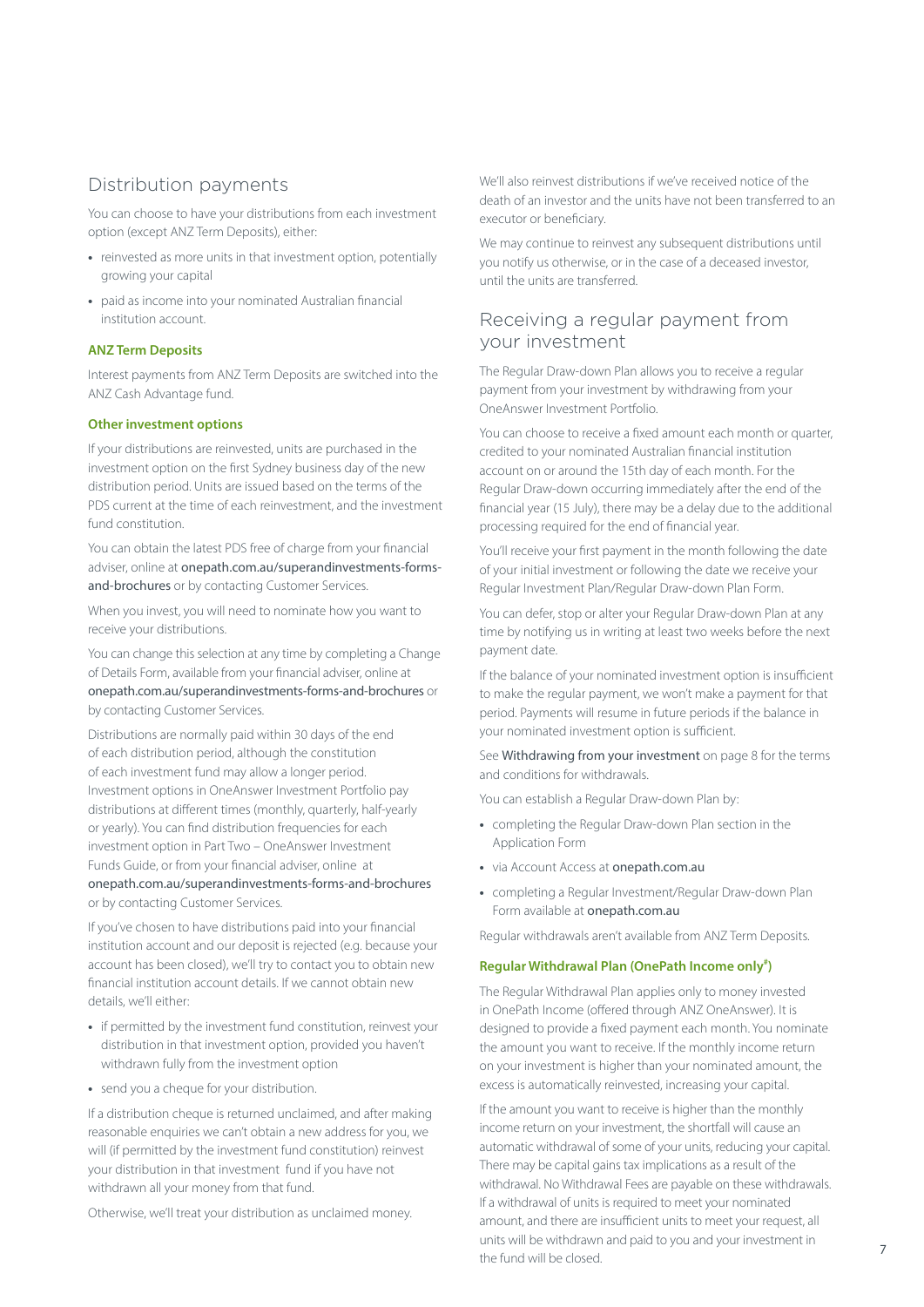<span id="page-7-0"></span>We'll deposit your payments into your nominated financial institution account. The minimum monthly amount you can receive is \$20, and nominations must be in multiples of \$10. You're free to change the amount you receive up to four times per year without charge. We may charge a fee of \$10 for any subsequent changes. A change request must be made in writing no later than the 10th day of the month before the revised amount is to be paid.

# The OnePath Income fund was closed to new investments from 18 September 2017.

### Withdrawing from your investment

You can request a withdrawal by contacting Customer Services or completing a Withdrawal Form.

We are not required to respond to or deal with your request in certain circumstances. Provided (where relevant) you either have the right to withdraw or we have accepted your withdrawal request and provided the relevant investment fund is liquid, you can withdraw your investment at any time. Please see the exception below in relation to ANZ Term Deposits.

Your withdrawal can be credited to your Australian nominated financial institution account or paid to you by cheque. Before withdrawing, we recommend that you speak to your financial adviser about any Withdrawal Fees or tax implications.

#### **ANZ Term Deposits**

You can withdraw from your ANZ Term Deposit at maturity by providing maturity instructions by 12:00 noon (Sydney time) at least two business days before the maturity date of the ANZ Term Deposit. We'll pay the principal and final interest payment into the ANZ Cash Advantage fund within OneAnswer. You can then access this through the normal withdrawal process.

Although you can access funds invested in an ANZ Term Deposit before maturity, you must withdraw your entire balance, and an Early Withdrawal Adjustment will apply. Partial withdrawals are not permitted.

You can withdraw before maturity by completing an ANZ Term Deposit Break Form available from your financial adviser or by contacting Customer Services. See ANZ Term Deposits through OneAnswer in the Investment Funds Guide for details.

#### **What you need to know about – Withdrawals**

- **•** Payments can't be made to third party financial institution accounts.
- **•** While the investment option is liquid, withdrawal requests will usually be paid within seven working days, although the constitution for each investment fund may allow for a longer period. There may also be a delay in payment of withdrawal proceeds after 30 June while financial year-end distributions are being finalised. In this case, we don't have an obligation to satisfy withdrawal requests within the shorter withdrawal period.
- **•** Depending on the relevant investment fund constitution, we may (in some circumstances only with your consent) choose

to transfer assets of the investment option to you instead of paying cash. If we transfer assets to you, the costs of the transfer (including any applicable stamp duty) may be borne by you.

- **•** In the unlikely event that an investment option ceases to be 'liquid' (because sufficient assets can't reasonably be expected to be realised and converted into cash to satisfy a withdrawal request within the period specified in the investment fund's constitution), different withdrawal procedures, as specified in the Corporations Act, will apply if the investment fund's constitution provides for this. If the investment fund constitution doesn't provide for withdrawal procedures in these circumstances, you won't be able to withdraw from that investment option.
- **•** We may vary the minimum balance of an investment option at any time without notice. Certain investment fund constitutions allow us to redeem all of your units in the investment option and return your money to you if (depending on the constitution):
	- The balance of an investment option is less than \$250 (or another minimum we choose).
	- The balance of an investment option after making a withdrawal will be less than \$250 (or another minimum we choose). We may vary the minimum balance and give you 30 days' notice that we'll redeem your units if your balance is below the minimum balance.
	- If we comply with a withdrawal request made, or claimed to be made, in accordance with these terms and conditions, this will satisfy all our obligations. No claim can be made against us, even if the request was made without your knowledge and authority.
- **•** We'll pay withdrawal requests on the death of an investor once all necessary information is provided. For information on our requirements, contact either your financial adviser or Customer Services.
- **•** Certain investment fund constitutions allow us to suspend withdrawal of units or suspend payment of withdrawal amounts, in certain circumstances outlined in the constitution of the relevant investment fund, for a period of time as specified in that constitution. Depending on the investment fund constitution, examples of such circumstances include where:
	- it would be impractical for us to calculate the net asset value of the relevant investment option due to, for example, closure of or trading restrictions on stock or securities exchanges, or an emergency state of affairs
	- it is permitted under the law
	- we reasonably consider that it is in the interests of investors.

Generally, the period allowed for suspension under the constitutions ranges from 14 days to an indefinite period, as considered by us to be in the best interest of investors in each investment option.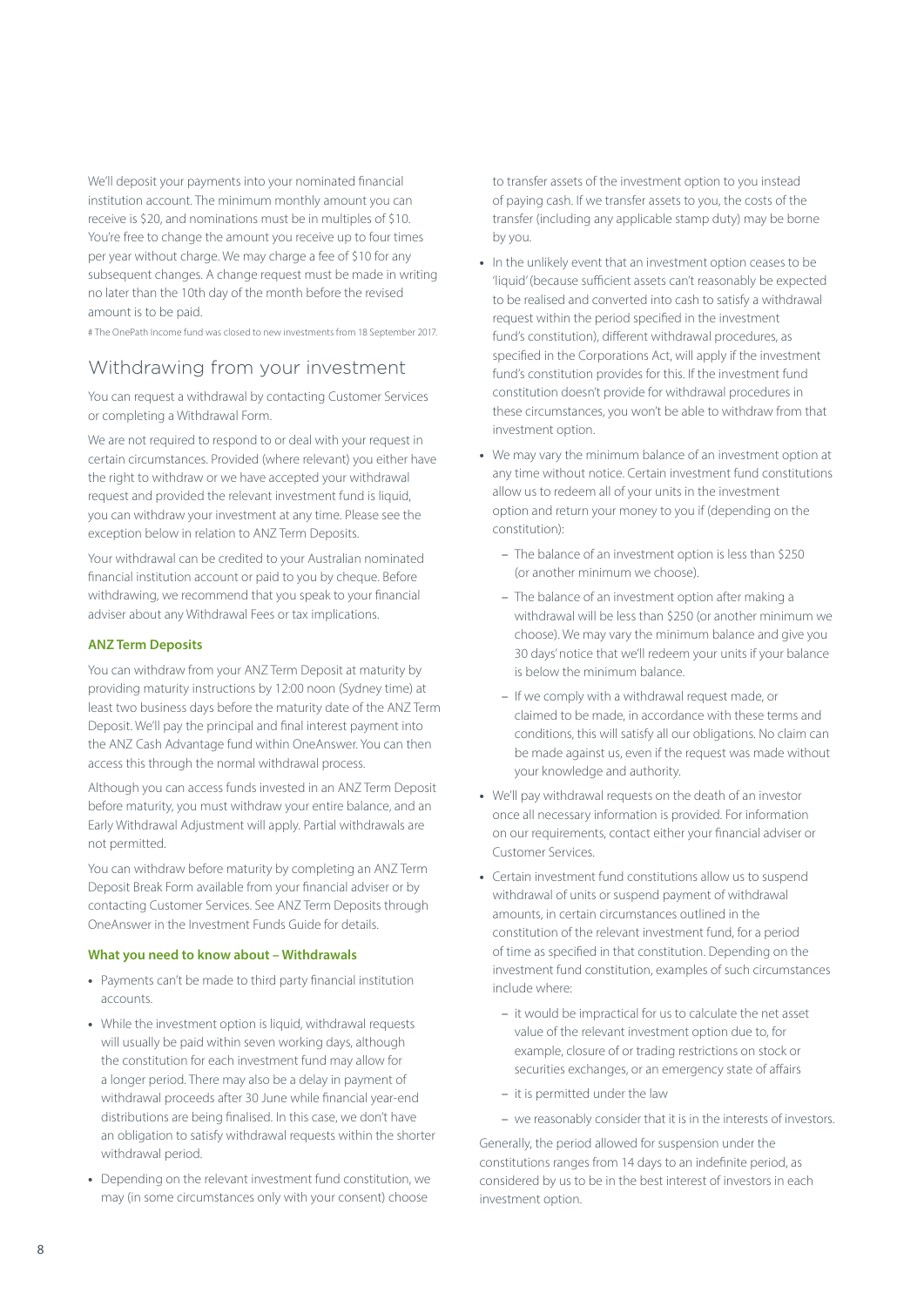<span id="page-8-0"></span>During a suspension of withdrawals, transactions that would have been processed on the day that prices were suspended will be allocated the next available unit price after the end of the suspension period ends.

#### **What you need to know about – Phone withdrawals**

- **•** Only individuals (including sole traders and joint owners) can withdraw by phone.
- **•** You must quote your investor number and comply with any other security measures we may introduce from time to time.
- **•** For security purposes, phone withdrawals will be paid only to a previously nominated financial institution account or by cheque made payable to you and sent to the address recorded on our registry system. Any changes to your financial institution account details must be advised in writing.
- **•** To enhance our service standards and verify your instructions, phone conversations may be monitored or recorded without your knowledge.
- **•** Any action taken or request given to us cannot normally be varied or revoked.
- **•** You agree to release and indemnify us against any claims, demands, costs, losses or liabilities arising out of us doing, or not doing, anything in reliance upon an instruction given to us by phone.
- **•** We reserve the right to cancel or vary these arrangements at any time without notice.
- **•** Phone withdrawals don't apply to ANZ Term Deposits where you are withdrawing before maturity.

### Investment switches

You can switch all or part of your investment between any of the investment options offered in the PDS, except for ANZ Term Deposits – see below. Before switching, we recommend that you speak to your financial adviser about any transaction costs or tax implications that may apply.

Each step of the transaction is completed using the standard withdrawal and application procedures. This means that there may be a delay between the date a withdrawal is processed and when units in the new investment option are issued.

You can request a switch between investment options:

- **•** online via Account Access at [onepath.com.au](http://onepath.com.au)
- **•** by completing a Switch Request Form.

 Your financial adviser can also submit an online switch request on your behalf, in accordance with your instructions.

#### **ANZ Term Deposits**

A switch into ANZ Term Deposits will establish a new ANZ Term Deposit, with a new interest rate and maturity date applicable at the time of the investment. A minimum of \$1,000 applies to each ANZ Term Deposit investment.

You can't request a switch out of an ANZ Term Deposit. You can either make a full withdrawal at maturity or complete an

ANZ Term Deposit Break Form to make a full withdrawal before maturity. See ANZ Term Deposits through OneAnswer on page 72 of the Investment Funds Guide.

#### **What you need to know about – Switches**

**•** Units will be issued (or investments processed) based on the terms of the PDS current at the time each switch is made, and on the investment fund constitution.

You can obtain the latest PDS free of charge from your financial adviser, online at [onepath.com.au/superandinvestments](http://onepath.com.au/superandinvestments-forms-and-brochures)[forms-and-brochures](http://onepath.com.au/superandinvestments-forms-and-brochures) or by contacting Customer Services.

- **•** Currently, no Switching fee is charged. However, transaction costs that apply on withdrawal from one investment fund and on investment in another will apply.
- **•** As switching is a withdrawal from one investment fund and a new investment into another, you may realise a capital gain or loss.
- **•** We'll use your current details to establish your investment in a new investment fund, unless we receive a request in writing to vary these details.
- **•** Any action taken or request given to us, cannot normally be varied or cancelled.
- **•** If we comply with a transaction request made, or claimed to be made, in accordance with our terms and conditions, this will satisfy all our obligations. No claim can be made against us, even if the request was made without your knowledge and authority.
- **•** We reserve the right to cancel or vary these arrangements at any time without notice.

Any forms you require to manage your OneAnswer Frontier Investment Portfolio account are available by contacting your financial adviser, online at [onepath.com.au/superandinvestments-forms-and-brochures](http://onepath.com.au/superandinvestments-forms-and-brochures) or by contacting Customer Services.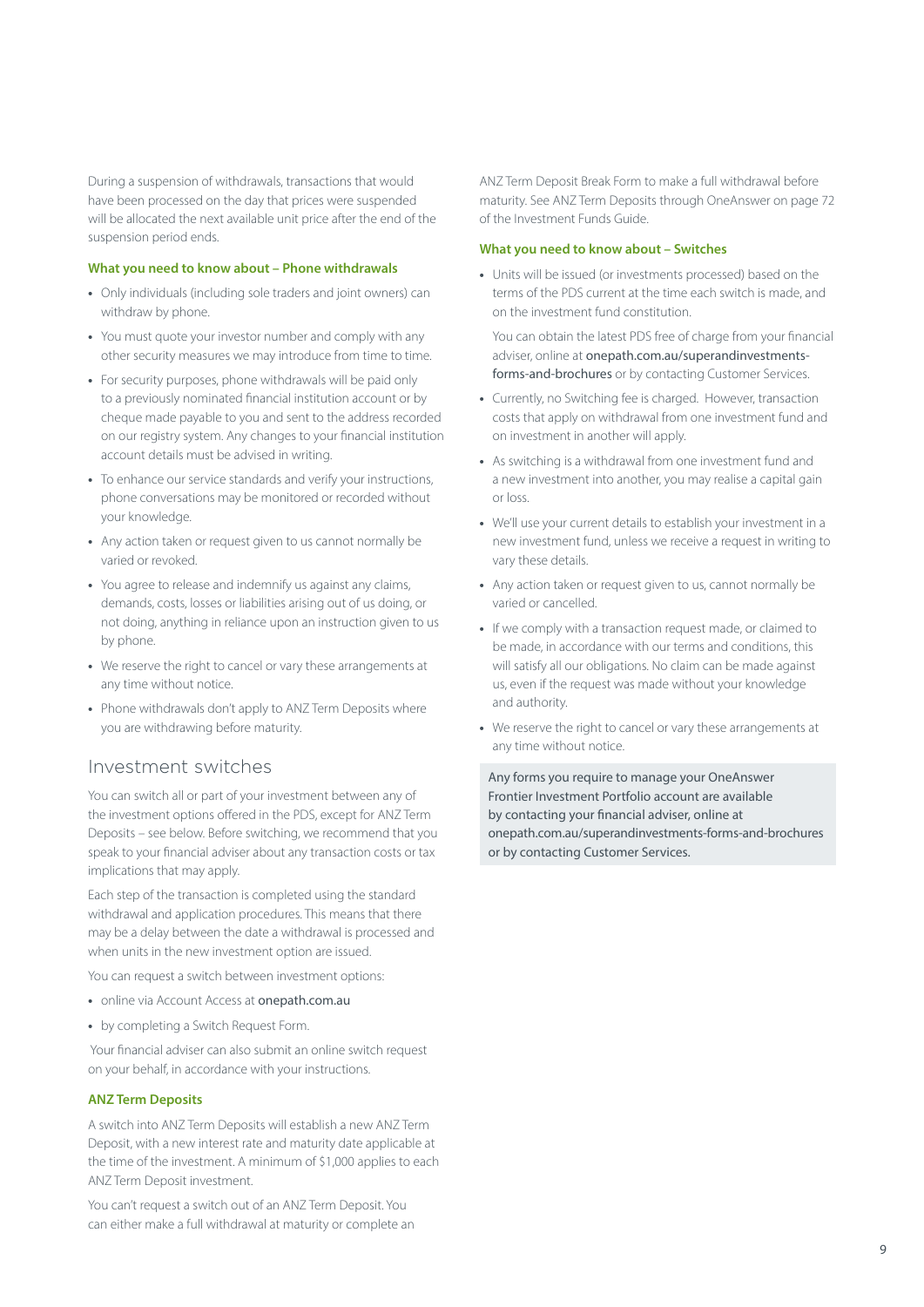# <span id="page-9-0"></span>OTHER INFORMATION YOU NEED TO KNOW

### Tax Information

This information is a summary of some of the Australian taxation issues relevant to Australian tax resident investors holding their investment on capital account. It is based on tax legislation at the date of this PDS. Any future changes in tax legislation or administrative practices could affect the tax treatment of your investment.

As managed investment schemes don't pay tax on behalf of investors, we recommend that you seek independent tax advice specific to your individual circumstances. Note that the tax information here is of a general nature and should not be viewed or relied upon as taxation advice.

The Government enacted a regime for the taxation of eligible 'Managed Investment Trusts' (MIT), known as the Attribution Managed Investment Trust (AMIT) regime. We've made an election to treat all the investment options<sup>#</sup> as AMITs from 1 July 2017.

An important aspect of the AMIT tax regime is that tax is based on attribution. The taxable income of an AMIT will flow through to investors based on the amount and character that the responsible entity 'attributes' to the investor, rather than being necessarily based on the share of the trust income to which the investor is presently entitled, and is therefore distributed.

Attribution to an investor from an AMIT can include amounts such as interest income, dividend income (franked and unfranked), net realised capital gains, other Australian income and foreign income (including tax offsets such as franking credits and foreign income tax offsets). Attribution is made on a fair and reasonable basis. The taxable income attributed to you should be included in the year of income of attribution, even if it is not paid to you. You are required to pay tax on the relevant attributed amounts, even if you reinvest it.

Another important aspect of the AMIT tax regime is that it enables upward tax cost base adjustments, if the amount distributed to an investor is lower than the taxable income attributed to that investor. If the amount distributed to an investor exceeds the taxable income attributed to that investor, the excess (Non-Assessable Amount) will reduce the cost base/reduced cost base of an investor's units. To the extent that distributions of Non-Assessable Amounts in respect of a unit exceed the cost base of that unit, the excess will be taxable to the unit holder as a capital gain.

It's no longer necessary to distribute all taxable income to ensure tax is not imposed on an AMIT. We may therefore decide to accumulate income. This means that the income won't be distributed, but instead will be reflected in the price of units. However, you'll still be assessed on all taxable income attributed to you, even if you don't receive it.

# This doesn't apply to ANZ Term Deposits.

#### **Australian sourced income**

Depending on the investment fund, you may be attributed dividend income (franked and unfranked), interest income and other income of a revenue nature sourced in Australia. Franking credits may also be attributed to you, which may be used to offset your tax liability.

It's important to note that you may lose the benefit of the franking credits if you do not satisfy the 'holding period rule' (45 days or 90 days depending on asset type). We recommend you seek independent tax advice about your eligibility.

If your franking credits exceed your tax liability, you may be entitled to a refund of the excess franking credits.

#### **Term Deposit income**

Any interest received from an investment in an ANZ Term Deposit should be assessed in the year of income you receive it. If you withdraw from an ANZ Term Deposit before maturity and an Early Withdrawal Adjustment is applied, this amount may be deductible in the year the withdrawal adjustment occurs.

#### **Foreign sourced income**

Depending on the investment fund, you may be attributed foreign income sourced from outside Australia. Where tax has been paid in a foreign country on the foreign income, a foreign tax offset in certain circumstances may also be attributed to you, which may be used to offset your tax liability.

Specific rules in the tax legislation impose tax on unrealised gains arising from certain foreign investments. However, we don't expect the investment options to be subject to these rules.

#### **Capital gains and losses**

#### Investment fund level

If an investment fund purchases assets, such as shares, at a particular price and then sells the same parcel of shares at a later date for a higher price, the investment fund will realise a capital gain. The net capital gain (offset by any capital losses) realised by an investment fund will be attributed to unit holders. If the investment fund held the shares for 12 months or more before disposal, the capital gain may be subject to a discount of 50%.

However, proposed legislation, subject to becoming law, will abolish the CGT discount at the investment fund level.

#### Individual level

In addition to net capital gains being attributed to you by the investment funds, if you withdraw, switch or transfer your investment, participate in a regular withdrawal facility or authorise the payment of an Adviser Service Fee, this is considered a disposal of investment units for tax purposes. If you held the units for 12 months or more before disposal, you may be entitled to a capital gains tax discount of 50% if you're an Australian tax resident.

In limited circumstances we may not be able to provide capital gain or loss reporting. For example, where ownership of an investment fund is transferred on the death of the original investor, and units in that investment fund are subsequently withdrawn, capital gains or losses on that redemption aren't reported.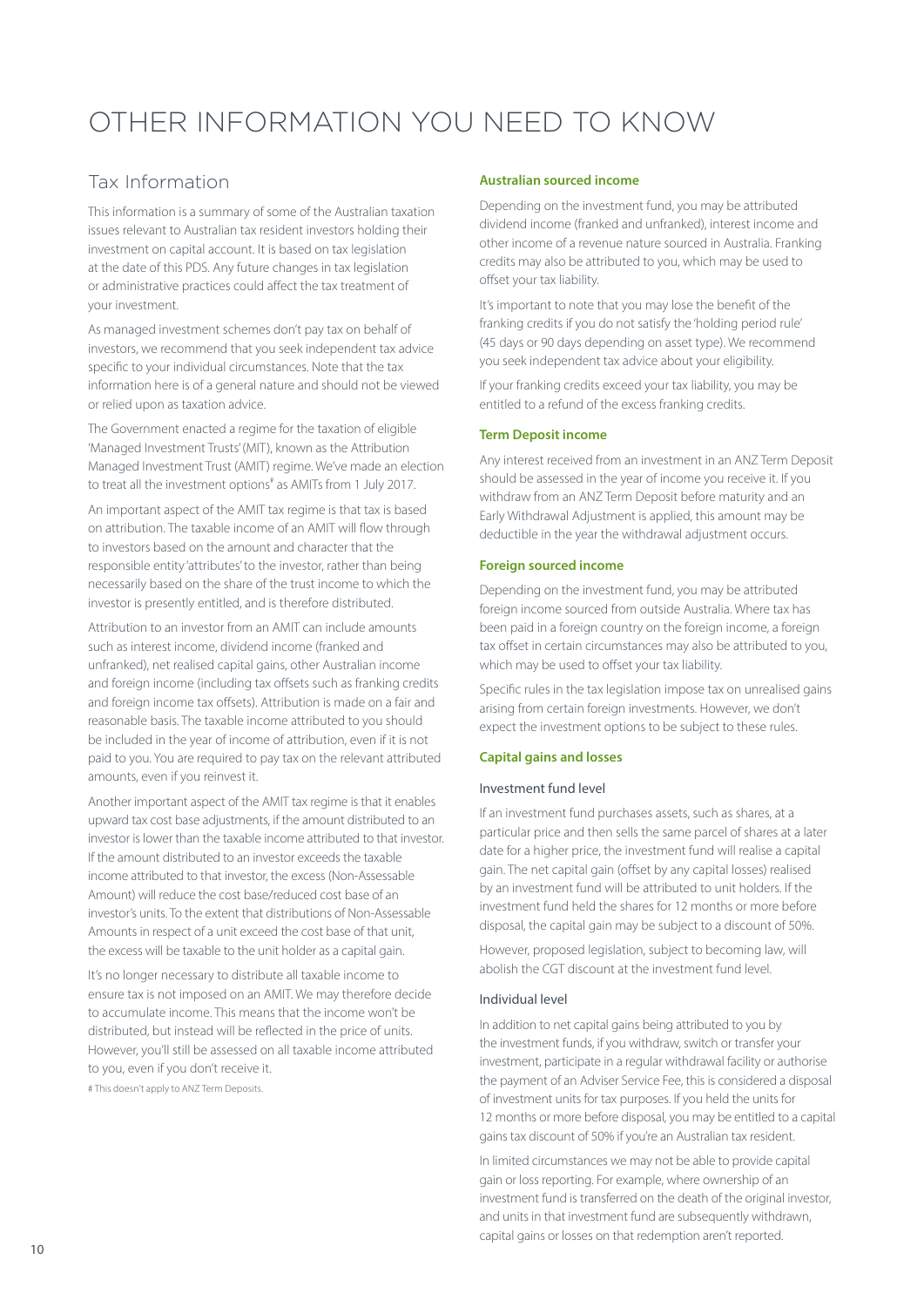<span id="page-10-0"></span>At the end of each year, we'll issue an AMIT Member Annual (AMMA) Statement to assist Australian tax resident individual investors to prepare their tax return. The AMMA Statement sets out the income attributed by the investment options, any capital gains or losses from the disposal of units in the investment options, and any interest income received from ANZ Term Deposits.

There is a legislative process for investors to object to an attribution. Please contact us before lodging any objection with the Commissioner of Taxation.

### Goods and Services Tax (GST)

The fees and costs shown in this Guide include any applicable GST less any entitlement to a Reduced Input Tax Credit (RITC) available to the investment option, unless otherwise stated.

### Tax file number (TFN) or Australian Business Number (ABN)

If you have an ABN and are making this investment in the course of a business or enterprise carried out by you, you can quote the ABN of that enterprise, rather than your TFN. Providing your TFN or ABN is not compulsory. However, if you don't supply your TFN or ABN and you don't have a TFN exemption, we're required to withhold tax from your distributions at the highest marginal tax rate, plus Medicare levy.

By quoting your TFN or ABN, you authorise us to apply it to all of your investments in the investment options.

#### **TFN, ABN or exemption**

If you're eligible to claim an exemption you must specify the exemption being claimed on the Application Form, for example:

- Type 1: Age, disability support or service pension.
- Type 2: Wife, widow, special needs pensions, carer or parenting (singles) payments.
- Type 3: Company that is not required to lodge a tax return or non-resident investor.

### Social security

Investments in the investment options may affect your current or future social security entitlements. We recommend you seek professional advice.

### Anti-money laundering and counter-terrorism legislation

The *Anti-Money Laundering and Counter-Terrorism Financing Act 200*6 (the AML/CTF Act) requires us to identify you and verify your identity before we can provide you with certain prescribed services.

Generally, your financial adviser will undertake these steps, but to enable them to do this you'll need to provide certain documents (such as your passport or current driver's licence) for sighting and

verification. If you're requesting these services without an adviser, you'll need to include certified copies of these documents with your transaction request. The certification must not have taken place more than 3 months before the identification and verification procedure is being undertaken.

We may also request further information from you. You must provide all information to us that we reasonably require to manage our money-laundering, terrorism-financing or economic and trade sanctions risk, or to comply with any laws or regulations in Australia or any other country.

We may disclose information to any law enforcement, regulatory agency or court, as required by applicable laws and regulations.

We may delay, block or refuse to process any transaction without incurring any liability if we suspect that:

- **•** the transaction may breach any laws or regulations in Australia or any other country
- **•** the transaction involves any person (natural, corporate or governmental) that is sanctioned or is connected, directly or indirectly, to any person that is sanctioned under economic and trade sanctions imposed by the United States of America, the European Union or any other country
- **•** the transaction may directly or indirectly involve the proceeds of crime, or be applied for the purposes of, conduct which is unlawful in Australia or any other country.

### How can we help?

We value your feedback and we're committed to resolving any concerns you may have. Our Customer Services team is your first point of contact for any enquiries, or feedback. We will do our best to resolve your concerns genuinely, promptly, fairly and consistently, and keep you informed of the progress. If you're not satisfied with the response to your complaint or feedback, you can escalate your concerns to our Complaints Resolution Centre below:

| Phone | 133 665              |
|-------|----------------------|
| Email | feedback@ioof.com.au |

In writing OnePath Funds Management Limited GPO Box 5306 Sydney NSW 2001

### Further Help – the Australian Financial Complaints Authority (AFCA)

You have the option to lodge a complaint with AFCA directly rather than lodging a complaint with us. Otherwise, you can also lodge a complaint with AFCA if you are not satisfied with our response or if your complaint has not been resolved within the maximum timeframe prescribed by ASIC Regulatory Guide 165 (RG 165) for complaints we receive before 5 October 2021 and 271 (RG 271) for complaints we receive from that date. AFCA provide a fair and independent financial services complaint resolution that is free to consumers.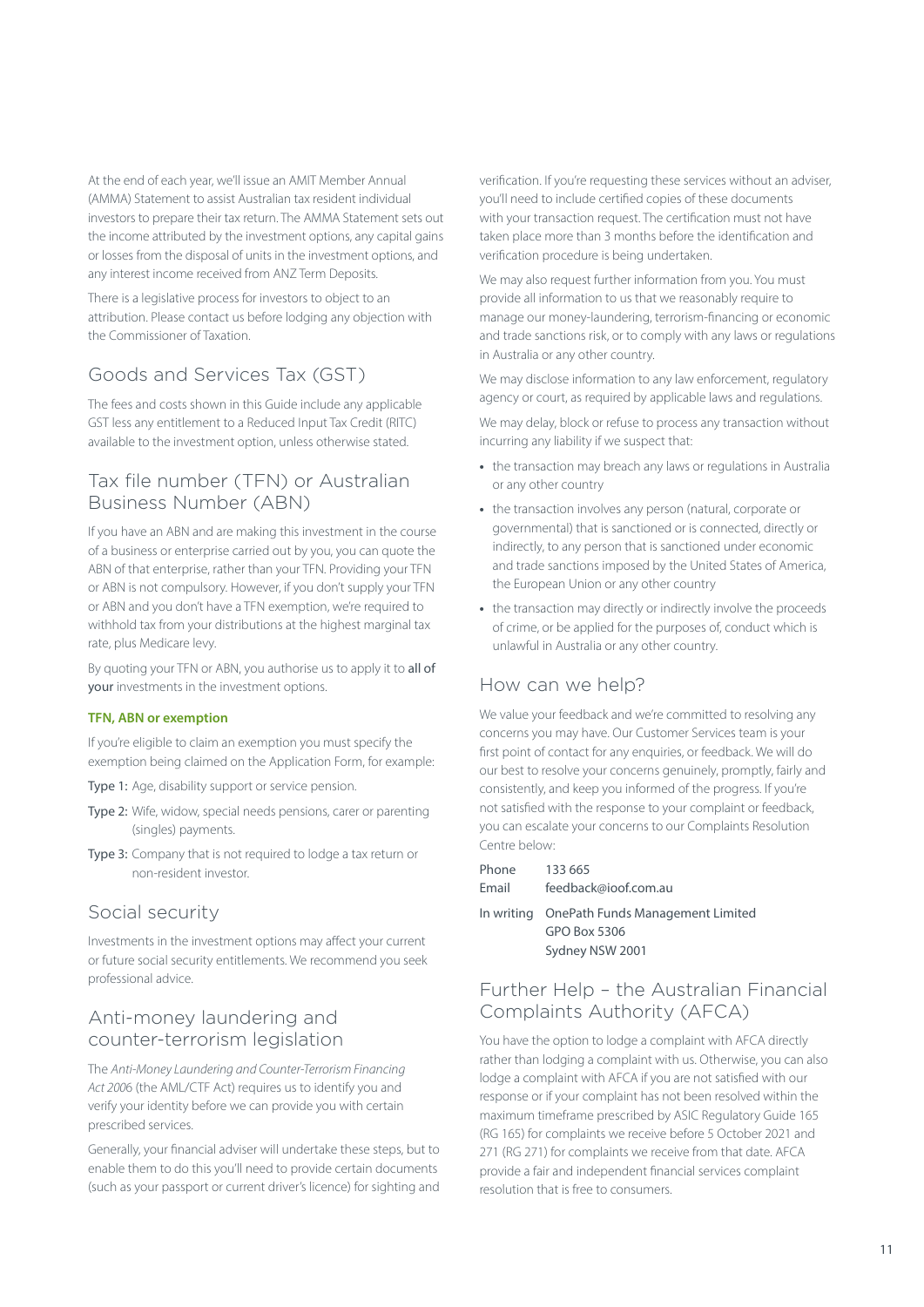### <span id="page-11-0"></span>Website afca.org.au Email info@afca.org.au Telephone 1800 931 678 (free call)

#### In writing Australian Financial Complaints Authority GPO Box 3 Melbourne VIC 3001

Time limits may apply to complain to AFCA, so you should act promptly or consult the AFCA website to investigate the time limit relevant to when your circumstances expire.

### Direct Debit Request Service Agreement

#### **Our commitment to you**

#### Drawing arrangements

- **•** Where the due date falls on a non-business day, we'll draw the amount on the next business day.
- **•** We won't change any details of drawings arrangements without giving you at least fourteen (14) days' written notice.
- **•** We reserve the right to cancel the OnePath Funds Management Limited drawing arrangements if three or more drawings are returned unpaid by your nominated Financial Institution and to arrange with you an alternative payment method.
- **•** We'll keep all information pertaining to your nominated account at the Financial Institution private and confidential unless otherwise required by the Bulk Electronic Clearing System (BECS) rules. You acknowledge that we may be required to disclose details of your direct debit request to our sponsor bank to assist with the checking of any incorrect or wrongful debits to your nominated account.
- **•** We'll only arrange for funds to be debited from your account as authorised in the Direct Debit Request.

#### Your rights

- **•** You may terminate the OnePath Funds Management Limited drawing arrangements at any time by giving written notice directly to us, or through your nominated Financial Institution. Notice must be received by us, at least 14 days before the due date.
- **•** You may stop payment of a drawing under OnePath Funds Management Limited by giving written notice directly to us, or through your nominated Financial Institution. Notice must be received by us, at least 14 days before the due date.
- **•** You may request changes to the drawing amount and/or frequency of OnePath Funds Management Limited drawings by contacting us and advising your requirements no less than 14 days before the due date.
- **•** Where you consider that a drawing has been initiated incorrectly (outside the OnePath Funds Management Limited arrangements), you should notify us directly as soon as possible so that we can resolve your query. Alternatively you can take it up directly with your financial institution.
	- If we conclude, as a result of our investigations, that your account has been incorrectly debited we'll respond to your query by arranging for your financial institution to adjust your account (including interest and charges) accordingly. We'll also notify you in writing of the amount by which your account has been adjusted.
	- If we conclude, as a result of our investigations, that your account has not been incorrectly debited we'll respond to your query by providing you with reasons and any evidence for this finding in writing.

#### **Your commitment to us**

#### Your responsibilities

#### You should check:

- **•** with your financial institution whether direct debiting is available from your account as direct debiting is not available on all accounts offered by financial institutions
- **•** the account details that you have provided to us are correct by checking them against a recent account statement
- **•** with your financial institution before completing the Direct Debit Request if you have any queries about how to complete the Direct Debit Request.

#### It's your responsibility:

- **•** to ensure that sufficient funds are available in the nominated account to allow a debit payment to be made in accordance with the Direct Debit Request. If there are insufficient funds in your account to meet a debit payment:
	- you may be charged a fee and/or interest by your financial institution
	- you may also incur fees or charges imposed or incurred by us; and
	- you may arrange for the debit payment to be made by another method or arrange for sufficient clear funds to be in your account by an agreed time so that we can process the debit payment.
- **•** to ensure that the authorisation given to draw on the nominated account is identical to the account signing instruction held by the financial institution where the account is based
- **•** to advise us if the account nominated by you to receive the OnePath Funds Management Limited drawings is transferred or closed
- **•** to arrange with us a suitable alternate payment method if you wish to cancel the OnePath Funds Management Limited drawing.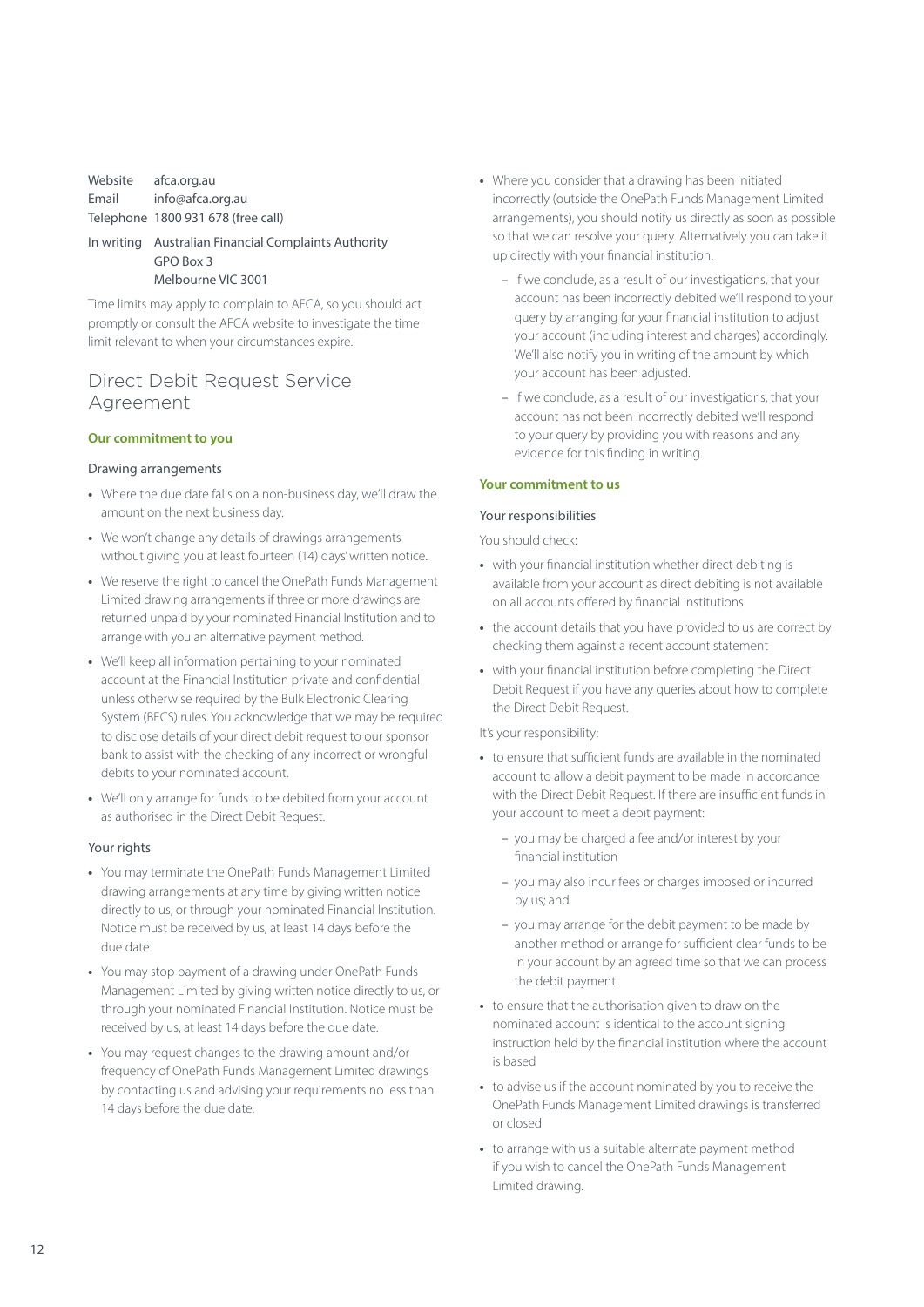### <span id="page-12-0"></span>Registered managed investment schemes

The investment options offered through OneAnswer are registered managed investment schemes. The following tables show the investment options offered in the PDSs (the inside front cover of this Guide shows a list of the PDSs) and the formal names of the schemes as registered with ASIC, referred to as 'constitutional names'.

In most cases, there is one managed investment scheme corresponding to each investment option offered through each of the OneAnswer Investment Portfolio products (the inside front cover of this Guide shows a list of the products).

For some of the investment funds there are two or more managed investment schemes corresponding to the investment fund. Here, the following applies:

- **•** If you invest in the OneAnswer Frontier Investment Portfolio product, the scheme into which you are investing is noted with 'Frontier'.
- **•** If you invest in the ANZ OneAnswer Investment Portfolio or ANZ OneAnswer Investment Portfolio//Select products you are investing into the scheme with ANZ OA in the constitutional name.
- **•** If you invest in the OneAnswer Investment Portfolio or OneAnswer Investment Portfolio//Select products, the scheme into which you are investing is the scheme without ANZ OA in the constitutional name. If you invest in the OnePath Diversified Fixed Interest fund you are invested in the OnePath Diversified Fixed Interest Trust (ARSN 105 698 815).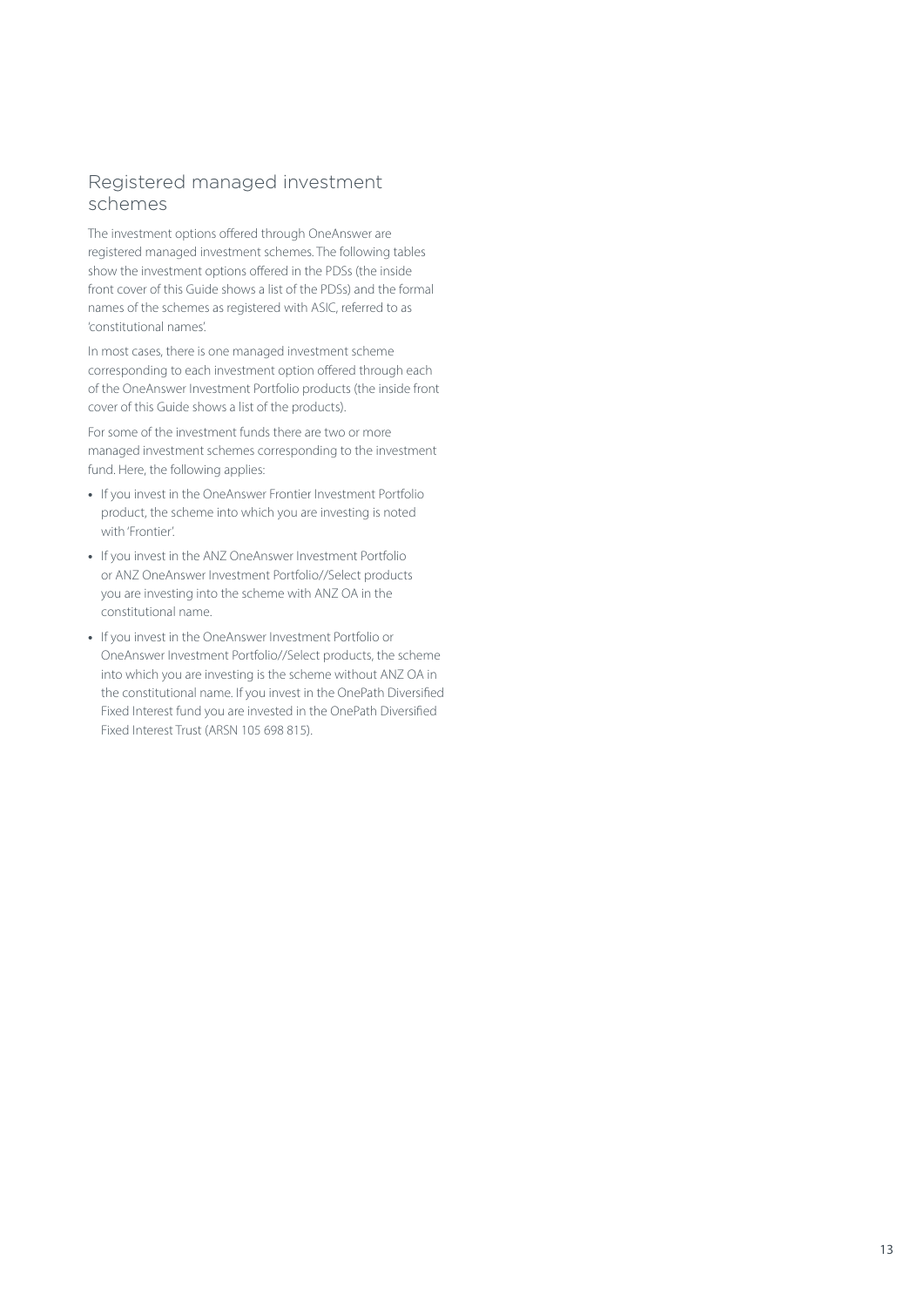### **Multi-manager funds**

| Investment fund                          | <b>ARSN</b> | Constitutional name                                    |
|------------------------------------------|-------------|--------------------------------------------------------|
| <b>Investor Profile 2 - Conservative</b> |             |                                                        |
| OnePath Capital Stable <sup>#§</sup>     | 105 698 726 | OnePath Capital Stable Trust                           |
| OnePath Conservative <sup>ll</sup>       | 088 885 456 | ANZ OA OnePath Conservative Trust [Frontier]           |
| OptiMix Australian Fixed Interest        | 104 468 019 | ANZ OA OptiMix Australian Fixed Interest Trust         |
|                                          | 105 698 619 | OptiMix Australian Fixed Interest Trust [Frontier]     |
| OptiMix Conservative                     | 104 468 297 | ANZ OA OptiMix Conservative Trust [Frontier]           |
|                                          | 095 484 861 | OptiMix Conservative Trust                             |
| Investor Profile 3 - Moderate            |             |                                                        |
| OnePath Balanced                         | 088 883 149 | ANZ OA OnePath Balanced Trust                          |
|                                          | 089 942 218 | Balanced Trust [Frontier]                              |
| OptiMix Moderate                         | 104 468 322 | ANZ OA OptiMix Moderate Trust [Frontier]               |
|                                          | 105 699 376 | OptiMix Moderate Trust                                 |
| Investor Profile 4 - Growth              |             |                                                        |
| OnePath Active Growth                    | 104 468 475 | ANZ OA OnePath Active Growth Trust                     |
|                                          | 089 938 456 | Active Growth Trust [Frontier]                         |
| OnePath Managed Growth                   | 088 885 161 | ANZ OA OnePath Managed Growth Trust [Frontier]         |
|                                          | 105 699 241 | OnePath Managed Growth Trust                           |
| OptiMix Balanced                         | 095 484 932 | OptiMix Balanced Trust [Frontier]                      |
| OptiMix Growth                           | 104 468 224 | ANZ OA OptiMix Growth Trust [Frontier]                 |
|                                          | 095 485 000 | OptiMix Growth Trust                                   |
| Investor Profile 5 - High growth         |             |                                                        |
| Multi-sector                             |             |                                                        |
| OnePath High Growth                      | 104 468 975 | ANZ OA OnePath High Growth Trust                       |
|                                          | 098 392 084 | High Growth Trust [Frontier]                           |
| OptiMix High Growth                      | 104 469 963 | ANZ OA OptiMix High Growth Trust [Frontier]            |
|                                          | 095 485 037 | OptiMix High Growth Trust                              |
| Australian shares                        |             |                                                        |
| OptiMix Australian Shares                | 104 470 233 | ANZ OA OptiMix Australian Share Trust                  |
|                                          | 095 485 386 | OptiMix Australian Share Trust [Frontier]              |
| Global shares                            |             |                                                        |
| OptiMix Global Emerging Markets Shares   | 127 179 113 | OptiMix Global Emerging Markets Share Trust [Frontier] |
| OptiMix Global Shares                    | 104 470 322 | ANZ OA OptiMix Global Share Trust                      |
|                                          | 095 485 304 | OptiMix Global Share Trust [Frontier]                  |
| Property                                 |             |                                                        |
| <b>OptiMix Property Securitiess</b>      | 104 468 411 | ANZ OA OptiMix Property Securities Trust               |
|                                          | 095 485 206 | OptiMix Property Securities Trust [Frontier]           |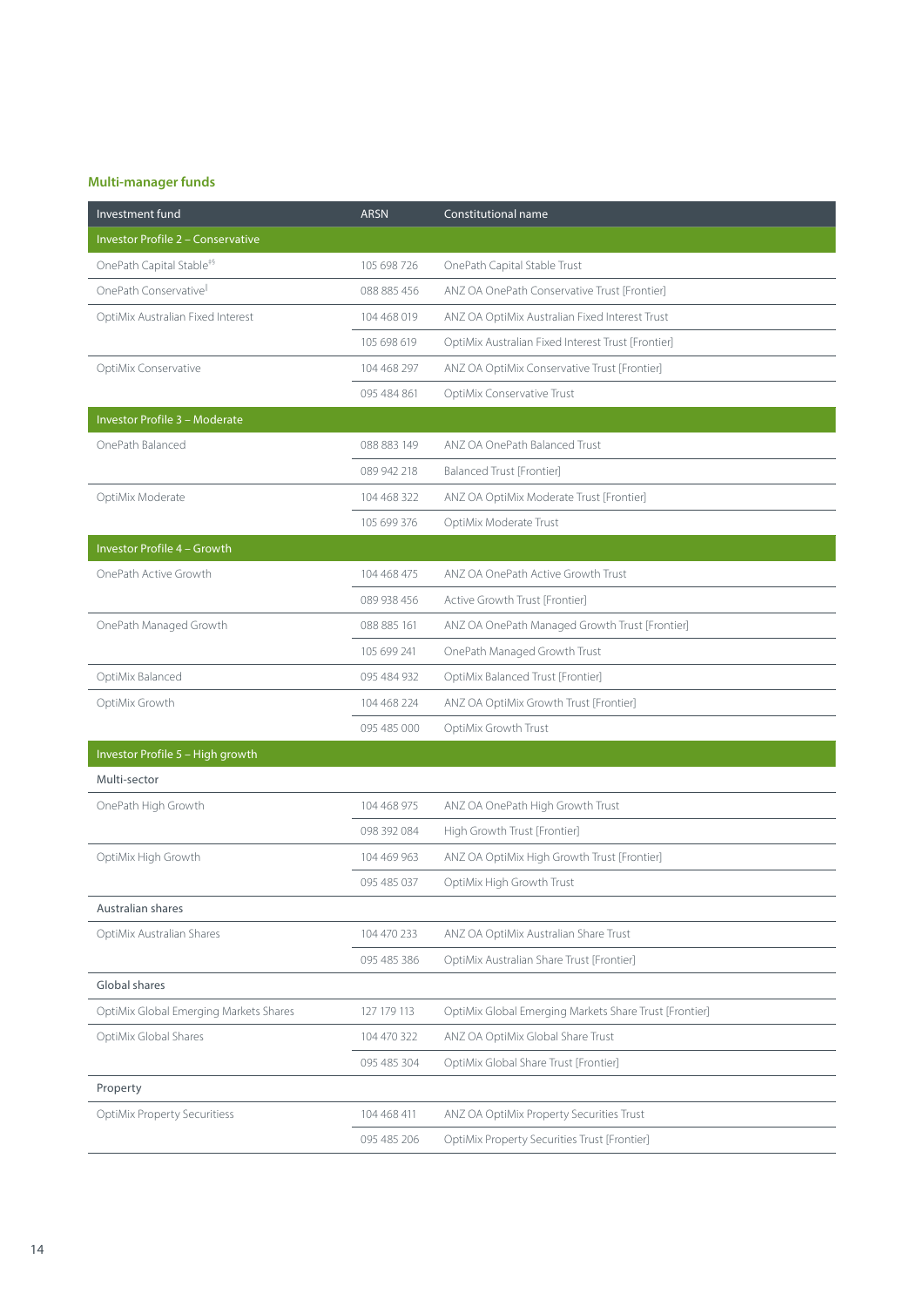### **Single-manager funds**

| Investment fund                        | <b>ARSN</b> | Constitutional name                                            |
|----------------------------------------|-------------|----------------------------------------------------------------|
| Investor Profile 1 - Defensive         |             |                                                                |
| ANZ Cash Advantage                     | 137 002 174 | OneAnswer - ANZ Cash Advantage [Frontier]                      |
| ANZ Flexible Term Deposit Fund*        | 127 179 453 | OneAnswer - ANZ Flexible Term Deposit Fund                     |
| ANZ Term Deposits                      | 152 546 024 | OneAnswer Separate Account Trust [Frontier]                    |
| Investor Profile 2 - Conservative      |             |                                                                |
| Kapstream Absolute Return Income       | 115 529 612 | OneAnswer - Kapstream Absolute Return Income Trust [Frontier]  |
| OnePath Conservative Index             | 142 356 867 | OneAnswer - OnePath Conservative Index Trust                   |
| OnePath Diversified Bond Index         | 135 327 472 | OneAnswer - OnePath Diversified Bond Index Trust               |
| OnePath Diversified Fixed Interest     | 096 670 003 | ANZ OA OnePath Diversified Fixed Interest Trust                |
|                                        | 105 698 815 | OnePath Diversified Fixed Interest Trust                       |
|                                        | 095 838 832 | OnePath Wholesale Diversified Fixed Interest Trust [Frontier]  |
| Pendal Monthly Income Plus             | 127 179 373 | OneAnswer - Pendal Monthly Income Plus Trust [Frontier]        |
| Perpetual Conservative Growth          | 105 700 883 | OneAnswer - Perpetual Conservative Growth Trust [Frontier]     |
| Schroder Fixed Income                  | 145 330 703 | OneAnswer - Schroder Fixed Income Trust [Frontier]             |
| UBS Diversified Fixed Income           | 104 468 242 | ANZ OA UBS Diversified Fixed Income Trust                      |
|                                        | 105 699 303 | OneAnswer - UBS Diversified Fixed Income Trust [Frontier]      |
| Investor Profile 3 - Moderate          |             |                                                                |
| Ardea Real Outcome                     | 135 334 940 | OneAnswer - Ardea Real Outcome Trust                           |
| First Sentier Global Credit Income     | 115 529 452 | OneAnswer - First Sentier Global Credit Income Trust           |
| OnePath Balanced Index                 | 142 352 592 | OneAnswer - OnePath Balanced Index Trust                       |
| Schroder Real Return                   | 101 423 796 | OneAnswer - Schroder Real Return Trust [Frontier]              |
| T. Rowe Price Dynamic Global Bond      | 621 224 726 | OneAnswer - T. Rowe Price Dynamic Global Bond Trust [Frontier] |
| <b>UBS Defensive</b>                   | 105 699 214 | OneAnswer - USB Defensive Trust [Frontier]                     |
| Investor Profile 4 - Growth            |             |                                                                |
| Bentham Global Income                  | 115 529 336 | OneAnswer - Bentham Global Income Trust [Frontier]             |
| BlackRock Diversified ESG Growth       | 105 699 161 | OneAnswer - BlackRock Diversified ESG Growth Trust             |
| BlackRock Tactical Growth <sup>9</sup> | 101 423 732 | OneAnswer - BlackRock Tactical Growth Trust [Frontier]         |
| OnePath Alternatives Growth            | 121 982 796 | OnePath Alternatives Growth Trust [Frontier]                   |
| OnePath Diversified Credit             | 105 698 931 | OnePath Diversified Credit Trust [Frontier]                    |
| OnePath Growth Index                   | 142 354 087 | One Answer - One Path Growth Index Trust                       |
| OnePath Tax Effective Income           | 104 468 493 | ANZ OA OnePath Tax Effective Income Trust                      |
|                                        | 089 940 018 | Tax Effective Income Trust [Frontier]                          |
| Perpetual Balanced Growth              | 105 699 509 | OneAnswer - Perpetual Balanced Growth Trust [Frontier]         |
| Schroder Strategic Growth              | 105 698 744 | OneAnswer - Schroder Strategic Growth Trust                    |
| <b>UBS Balanced</b>                    | 101 424 060 | OneAnswer - UBS Balanced Trust [Frontier]                      |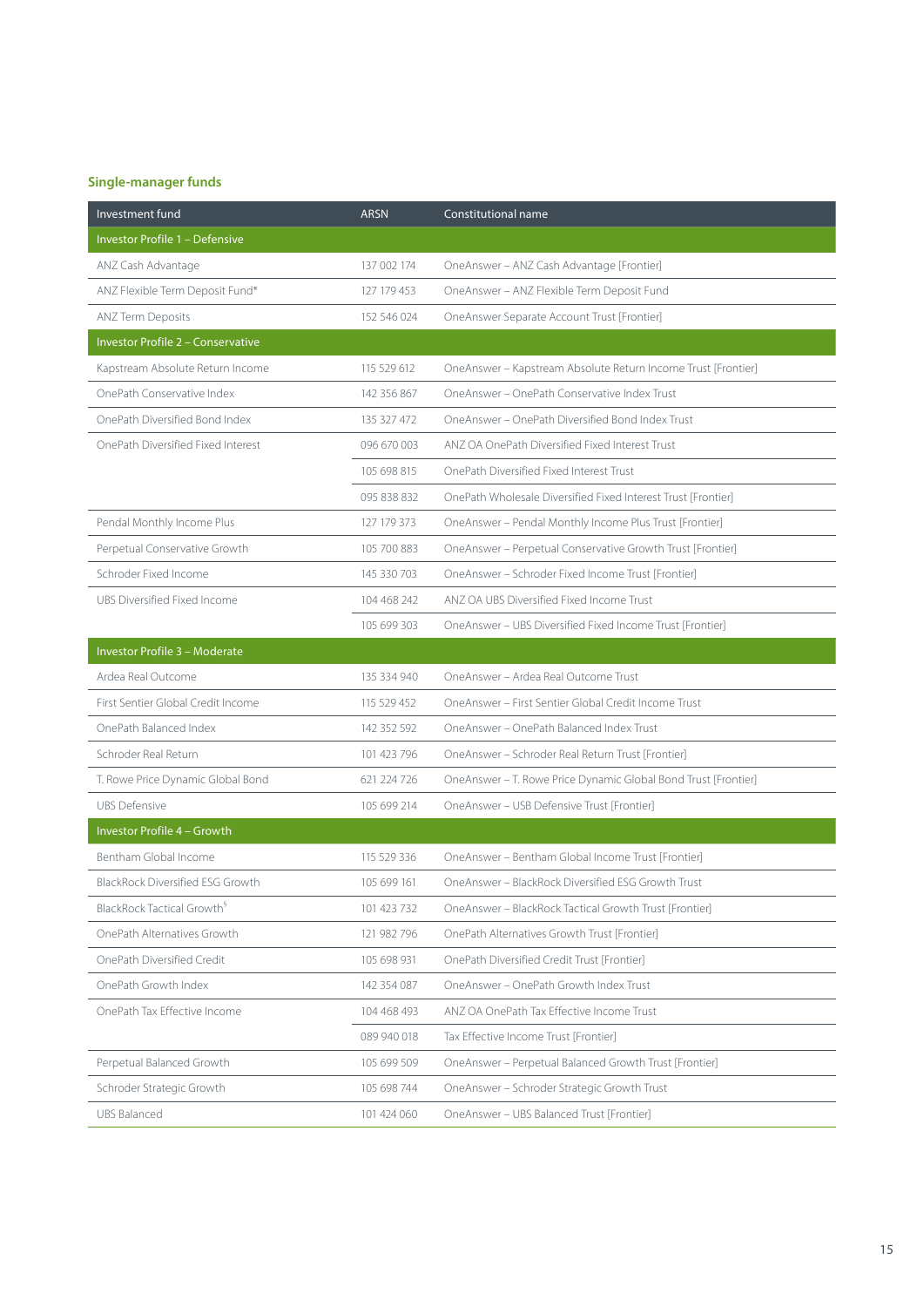| Investment fund                            | <b>ARSN</b> | Constitutional name                                                        |
|--------------------------------------------|-------------|----------------------------------------------------------------------------|
| Investor Profile 5 - High growth           |             |                                                                            |
| Multi-sector                               |             |                                                                            |
| OnePath High Growth Index                  | 142 354 685 | OneAnswer - OnePath High Growth Index Trust                                |
| Australian shares                          |             |                                                                            |
| Ausbil Australian Emerging Leaders         | 115 528 875 | OneAnswer - Ausbil Australian Emerging Leaders Trust [Frontier]            |
| Bennelong Australian Equities <sup>§</sup> | 139 494 894 | OneAnswer - Bennelong Australian Equities Trust [Frontier]                 |
| BlackRock Advantage Australian Equity      | 104 470 368 | ANZ OneAnswer - BlackRock Advantage Australian Equity Trust                |
|                                            | 110 606 258 | OneAnswer - BlackRock Advantage Australian Equity Trust                    |
| Fidelity Australian Equities               | 135 335 116 | OneAnswer - Fidelity Australian Equities Trust [Frontier]                  |
| First Sentier Imputation                   | 104 469 098 | ANZ OA First Sentier Imputation Trust [Frontier]                           |
|                                            | 101 423 956 | OneAnswer - First Sentier Imputation Trust                                 |
| Greencape Broadcap                         | 621 224 682 | OneAnswer - Greencape Broadcap Trust [Frontier]                            |
| <b>Investors Mutual Australian Shares</b>  | 104 467 174 | ANZ OA Investors Mutual Australian Share Trust                             |
|                                            | 105 698 904 | OneAnswer - Investors Mutual Australian Share Trust [Frontier]             |
| Merlon Australian Share Income             | 127 179 275 | OneAnswer - Merlon Australian Share Income Trust [Frontier]                |
| Nikko AM Australian Shares                 | 621 224 717 | OneAnswer - Nikko AM Australian Shares Trust [Frontier]                    |
| OnePath Australian Shares                  | 088 888 082 | ANZ OA OnePath Australian Share Trust                                      |
|                                            | 089 939 391 | Australian Share Trust [Frontier]                                          |
| OnePath Australian Shares Index            | 104 467 469 | OneAnswer - OnePath Australian Shares Index Trust                          |
| OnePath Blue Chip Imputation               | 088 881 449 | ANZ OA OnePath Blue Chip Imputation Trust [Frontier]                       |
|                                            | 089 938 992 | <b>Blue Chip Imputation Trust</b>                                          |
| OnePath Emerging Companies <sup>§</sup>    | 089 939 122 | <b>Emerging Companies Trust [Frontier]</b>                                 |
| OnePath Geared Australian Shares Index     | 118 767 463 | OnePath Geared Australian Shares Index Trust [Frontier]                    |
| OnePath Select Leaders                     | 096 670 030 | ANZ OA OnePath Select Leaders Trust [Frontier]                             |
|                                            | 105 700 945 | OnePath Select Leaders Trust                                               |
| OnePath Sustainable Investments -          | 104 468 895 | ANZ OA OnePath Sustainable Investments - Australian Share Trust [Frontier] |
| Australian Shares                          | 105 699 009 | OnePath Sustainable Investments - Australian Share Trust                   |
| Pendal Australian Shares                   | 135 335 287 | OneAnswer - Pendal Australian Share Trust [Frontier]                       |
| Pendal Smaller Companies                   | 110 606 301 | OneAnswer - Pendal Smaller Companies Trust [Frontier]                      |
| Perennial Value Shares                     | 110 606 418 | OneAnswer - Perennial Value Shares Trust [Frontier]                        |
| Perpetual Australian Shares                | 104 468 635 | ANZ OA Perpetual Australian Share Trust [Frontier]                         |
|                                            | 101 423 410 | OneAnswer - Perpetual Australian Share Trust                               |
| Perpetual Ethical SRI                      | 127 187 044 | OneAnswer - Perpetual Ethical SRI Trust [Frontier]                         |
| Schroder Australian Equity                 | 104 470 420 | ANZ OA Schroder Australian Equity Trust                                    |
|                                            | 105 700 954 | OneAnswer - Schroder Australian Equity Trust [Frontier]                    |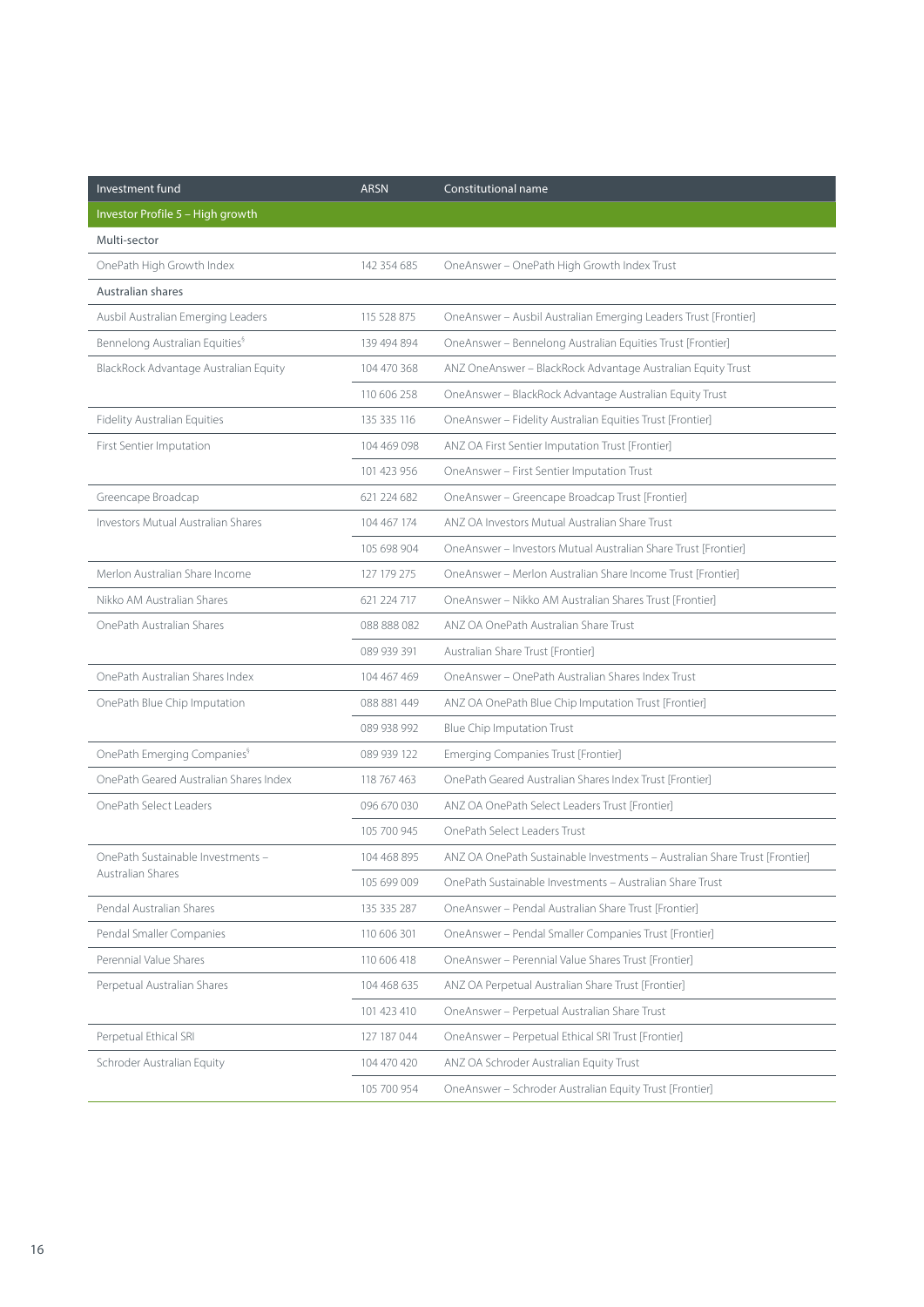| Investment fund                                           | <b>ARSN</b> | Constitutional name                                                         |
|-----------------------------------------------------------|-------------|-----------------------------------------------------------------------------|
| Investor Profile 5 - High growth (continued)              |             |                                                                             |
| Global shares                                             |             |                                                                             |
| Altrinsic Global Equities <sup>§</sup>                    | 142 356 625 | OneAnswer - Altrinsic Global Equities Trust [Frontier]                      |
| Antipodes Global (Long only)                              | 094 016 832 | OneAnswer - Antipodes Global (Long only) Trust [Frontier]                   |
| Arrowstreet Global Equity (Hedged)                        | 101 424 588 | OneAnswer - Arrowstreet Global Equity (Hedged) Trust [Frontier]             |
|                                                           | 104 467 656 | ANZ OA Arrowstreet Global Equity (Hedged) Trust                             |
| BlackRock Advantage International Equity                  | 104 468 500 | ANZ OneAnswer - BlackRock Advantage International Equity Trust              |
|                                                           | 105 700 972 | OneAnswer - BlackRock Advantage International Equity Trust                  |
| Magellan Global                                           | 104 467 601 | ANZ OA Magellan Global Trust                                                |
|                                                           | 101 424 426 | OneAnswer - Magellan Global Trust [Frontier]                                |
| MFS Global Equity                                         | 094 016 690 | OneAnswer - MFS Global Equity Trust [Frontier]                              |
| OnePath Global Emerging Markets Shares                    | 104 468 760 | ANZ OA OnePath Global Emerging Markets Share Trust [Frontier]               |
|                                                           | 094 016 510 | OnePath Global Emerging Markets Share Trust                                 |
| OnePath Global Shares                                     | 089 941 533 | Global Share Trust [Frontier]                                               |
| OnePath Global Smaller Companies Shares                   | 104 469 623 | ANZ OneAnswer OnePath Global Smaller Companies Share Trust                  |
|                                                           | 103 118 734 | OnePath Global Smaller Companies Share Trust                                |
| OnePath International Shares Index                        | 101 400 757 | OneAnswer - OnePath International Shares Index Trust                        |
| OnePath International Shares Index (Hedged)               | 104 467 352 | OneAnswer - OnePath International Shares Index (Hedged) Trust               |
| Pendal Concentrated Global Shares Hedged                  | 104 467 281 | ANZ OneAnswer - Pendal Concentrated Global Shares Hedged Trust              |
|                                                           | 101 424 239 | OneAnswer - Pendal Concentrated Global Shares Hedged Trust                  |
| Platinum Asia <sup>§</sup>                                | 145 329 871 | OneAnswer - Platinum Asia Trust [Frontier]                                  |
| Platinum International                                    | 105 700 927 | OneAnswer - Platinum International Trust [Frontier]                         |
| Stewart Investors WorldWide Sustainability                | 127 187 080 | OneAnswer - Stewart Investors WorldWide Sustainability Trust [Frontier]     |
| T. Rowe Price Global Equity                               | 135 334 815 | OneAnswer - T. Rowe Price Global Equity Trust [Frontier]                    |
| Walter Scott Global Equity (Hedged) <sup>§</sup>          | 145 330 123 | OneAnswer - Walter Scott Global Equity (Hedged) Trust [Frontier]            |
| Property                                                  |             |                                                                             |
| OnePath Australian Property Securities Index              | 115 529 229 | OneAnswer - OnePath Australian Property Securities Index Trust              |
| OnePath Global Property Securities Index                  | 121 983 051 | OneAnswer - OnePath Global Property Securities Index Trust [Frontier]       |
| OnePath Property Securities                               | 089 043 265 | ANZ OA OnePath Property Securities Trust [Frontier]                         |
|                                                           | 089 941 739 | Property Securities Trust                                                   |
| Infrastructure                                            |             |                                                                             |
| ClearBridge RARE Infrastructure Value Hedged <sup>§</sup> | 135 327 427 | OneAnswer - ClearBridge RARE Infrastructure Value Hedged Trust <sup>§</sup> |
| First Sentier Global Listed Infrastructure                | 621 224 628 | OneAnswer - First Sentier Global Listed Infrastructure Trust                |
| OnePath Global Listed Infrastructure Index                | 653 047 084 | OnePath Global Listed Infrastructure Index Trust                            |

‡ Not available through OneAnswer Frontier.

§ Not available through ANZ OneAnswer or ANZ OneAnswer Investment Portfolio//Select.

II Only available through ANZ OneAnswer, ANZ OneAnswer Investment Portfolio//Select and OneAnswer Frontier.

\* ANZ FTD Fund is closed to new investment except for Regular investment Plans and Auto-Rebalance Plans established by existing clients prior to 12 April 2010.